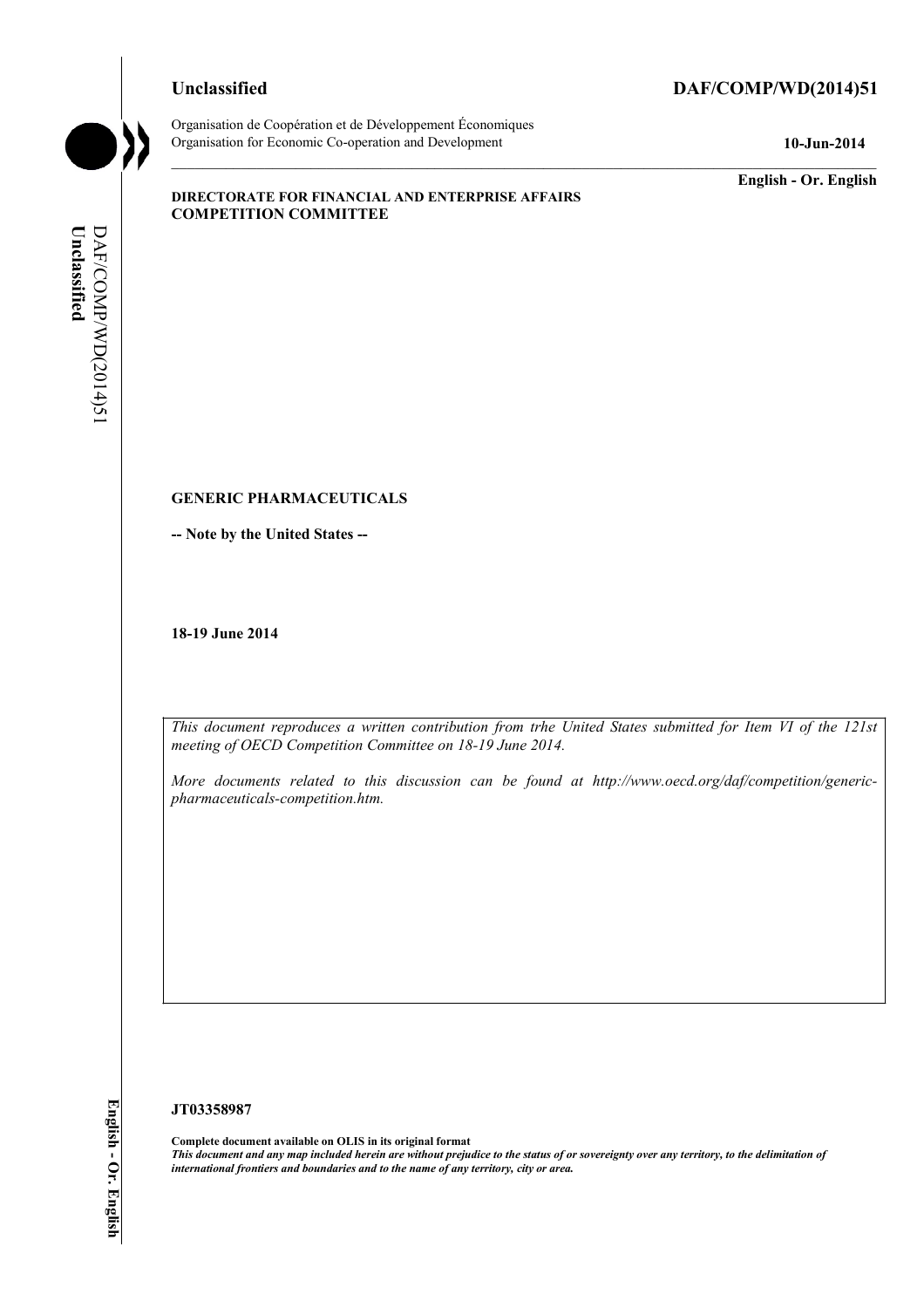1. This note updates the United States of America's October 2009 submission on generic pharmaceuticals.<sup>1</sup> Here we discuss the U.S. antitrust agencies' ongoing efforts to foster a competitive and innovative pharmaceutical marketplace, primarily by promoting competition between brand-name and generic pharmaceuticals.

2. Efforts to promote competition in pharmaceutical markets include stopping what the U.S. Federal Trade Commission (FTC or Commission) and Department of Justice (DOJ) refer to as pay for delay, reverse payment, or exclusion payment settlements. These agreements cost American consumers an estimated \$3.5 billion per year.<sup>2</sup> The FTC secured a significant victory last year at the Supreme Court in *FTC v. Actavis* when the Court reversed a decision by a lower court that had effectively immunized many of these settlements from antitrust scrutiny. Additionally, the U.S. antitrust agencies have examined unilateral conduct by brand-name drug companies that may deter generic entry and reviewed agreements and mergers between generic drug companies. The agencies have also engaged in legislative initiatives, advocacy efforts, and amicus brief filings in non-FTC litigation in order to promote generic competition. Finally, the FTC uses research and study to better understand the competitive potential of generic markets, including recently enacted U.S. law governing "biosimilar" and "interchangeable" biologic drugs.

#### **1. Background on Generic Drug Competition**

 prompt the earlier generic entrants to reduce their prices. Thus, as the number of generics increases, prices 3. Competition between brand-name and generic pharmaceutical manufacturers provides consumers enormous savings. Pharmaceutical industry studies indicate that the first generic competitor enters the market at a price that averages approximately 80 percent of the brand-name counterpart, and gains substantial share from the brand-name product in a short period of time.<sup>3</sup> Subsequent generic firms may enter at even lower prices—often discounted 80 percent or more off the price of the brand-name drug—and to consumers decrease even further. As a result of price competition, as well as the policies of public and private health plans and state laws that encourage the use of generic drugs, generic sellers typically capture approximately 90 percent of brand-name sales within the first full year after a generic product launches. $4$ 

4. State laws permitting, or in some cases mandating, generic substitution for the brand-name equivalent contribute significantly to the reduction of drug costs and the use of generic drugs.<sup>5</sup> Generic substitution is the dispensing of a generic bioequivalent drug that contains the same active ingredient(s) as

 See Generic Pharmaceuticals, Contribution from the United States, OECD Competition Committee, Oct. 14, 2009, *available at* http://www.ftc.gov/sites/default/files/attachments/us-submissions-oecd-and-otherinternational-competition-fora/genericpharma.pdf.

<sup>&</sup>lt;sup>2</sup> *See Fed. Trade Comm'n, Pay-For-Delay: How Drug Company Pay-offs Cost Consumers Billions* (2010) (Pay for Delay Study) at 10, *available at* http://www.ftc.gov/sites/default/files/documents/reports/paydelay-how-drug-company-pay-offs-cost-consumers-billions-federal-trade-commission-staffstudy/100112payfordelayrpt.pdf.

 $\overline{\mathbf{3}}$ <sup>3</sup> *See* Fed. Trade Comm'n, *Authorized Generic Drugs: Short-Term Effects and Long-Term Impacts* (August 2011) (Final Authorized Generic Report) at 48, *available at* http://www.ftc.gov/reports/authorized-genericdrugs-short-term-effects-long-term-impact-report-federal-trade-commission.

<sup>4</sup> *See* Pay for Delay Study at 8.

<sup>5</sup> *See* Fed. Trade Comm'n, *Pharmacy Benefit Managers: Ownership of Mail Order Pharmacies* (Aug. 2005) (PBM Report) at 12-13, *available at*  http://www.ftc.gov/reports/pharmbenefit05/050906pharmbenefitrpt.pdf; Fed. Trade Comm'n, *Generic Substitution and Prescription Drug Prices: Economic Effects of State Drug Product Selection Laws* (Sept. 1985), *available at* http://www.ftc.gov/reports/generic-substitution-prescription-drug-prices-economiceffects-state-drug-product-selection.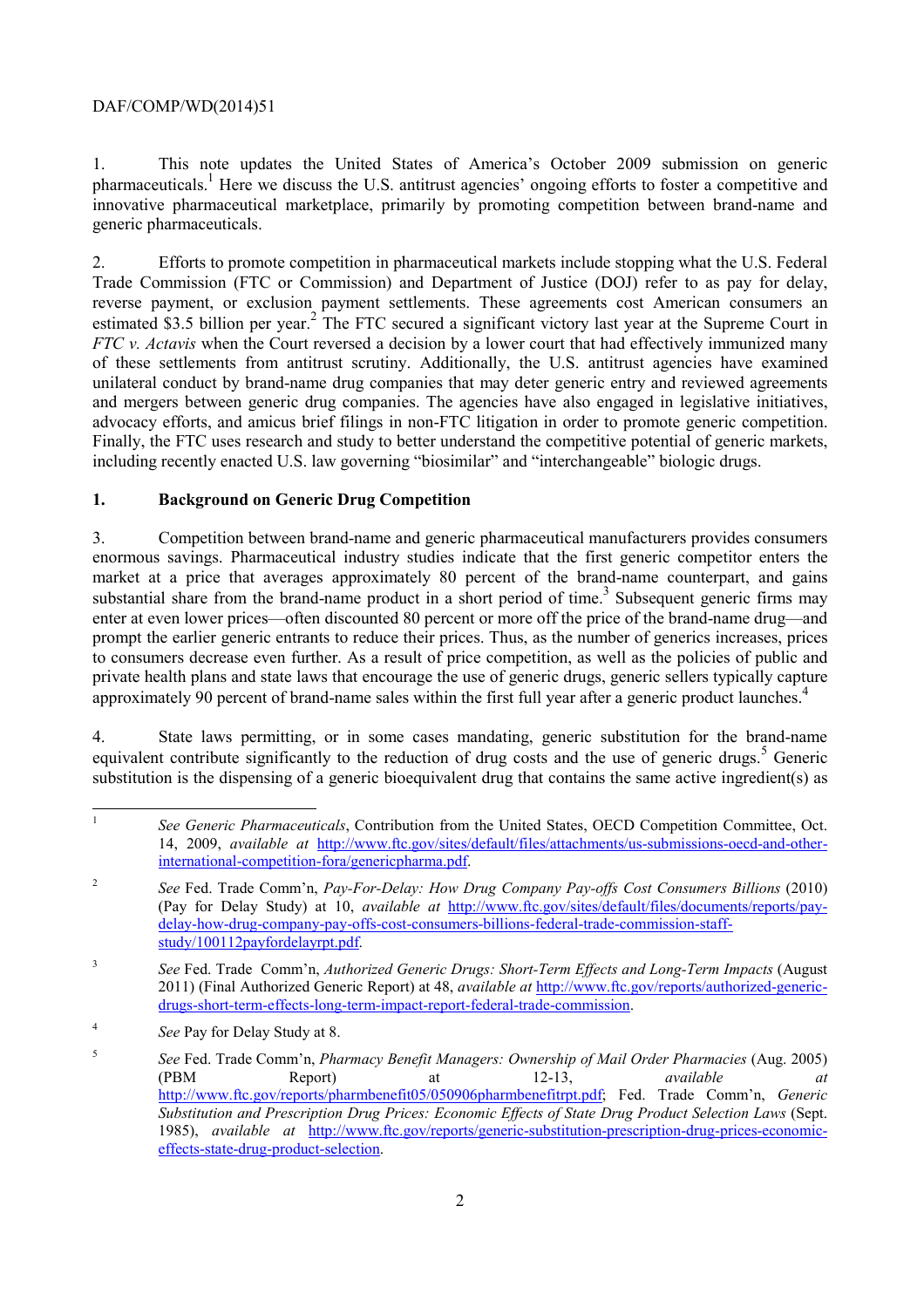the brand-name drug. $<sup>6</sup>$  In the U.S., generic substitution generally occurs when a consumer presents a</sup> to fill a prescription written for a brand-name drug with its bioequivalent generic counterpart. These laws usually lead to widespread substitution of generic drugs instead of the brand-name equivalent.<sup>7</sup> In addition, prescription to a pharmacist for a brand-name drug. State substitution laws in all states allow pharmacists because generic drugs are substantially less expensive than the brand-name versions, generics offer substantial savings not only to consumers, but also to pharmacies, health plans, prescription benefit managers, and federal and state government pharmaceutical assistance programs such as Medicare and Medicaid. As discussed below, both federal and state laws provide substantial incentives for consumers to use generic versions of drugs. The combination of these incentives leads to greater generic substitution, which in turn significantly lowers prescription drug costs.<sup>8</sup>

5. In recognition of the need to balance the importance of preserving incentives to develop new and innovative drugs against the significant competition that generic drugs can provide, Congress enacted the Hatch-Waxman Act in 1984. Congress intended that Hatch Waxman would "make available more low-cost generic drugs," while fully protecting legitimate patent claims.<sup>9</sup> Hatch Waxman establishes a process that gives generic pharmaceutical makers an incentive both to enter the market for a particular drug and to challenge the validity and application of any patents on that drug.

 other things, demonstrates the drug's safety and effectiveness. The NDA filer also must provide the FDA 6. A brand-name manufacturer seeking to market a new drug product must first obtain approval from the Food and Drug Administration (FDA) by filing a New Drug Application (NDA) that, among with certain categories of information regarding patents that cover that drug.<sup>10</sup> Upon receipt of the patent information, the FDA lists it in the FDA publication Approved Drug Products with Therapeutic Equivalence, commonly known as the Orange Book.<sup>11</sup>

 Drug Application (ANDA) upon showing, among other things, that the new drug is bioequivalent to an 7. Hatch-Waxman also allows for accelerated FDA approval of a drug through an Abbreviated New approved drug.<sup>12</sup> This is of particular importance to generic drug manufacturers, who may use the ANDA process to secure approval of their generic versions of the drug.

8. Hatch-Waxman establishes certain rights and procedures in situations where a company seeks FDA approval to market a generic drug prior to the expiration of a patent or patents relating to the brandname version of that drug. In such cases, the applicant must: (1) certify to the FDA that the patent is

 $\overline{a}$ There are additional requirements that the generic is, among other things, chemically identical to the brand product in strength, concentration, dosage form, and route of administration.

<sup>&</sup>lt;sup>7</sup> By comparison, switching between brand-name drugs requires a change of prescription from a physician. The time, cost, and effort of obtaining that change may reduce price competition between brand-name drugs.

 Policy 32 (June 26, 2003). As of 2005, there were approximately 10,000 brand drugs on the U.S. market, and approximately 8,000 generic equivalents. *See* Food and Drug Admin., Approved Drug Products with account for nearly 50% of all prescriptions dispensed in the U.S. PBM Report, *supra* note 5, at 13. <sup>8</sup> See John Dicken, Assistant Dir. for Health Care Issues, U.S. Gen. Accounting Office, Remarks at the Federal Trade Commission and Department of Justice Hearings on Health Care and Competition Law and Therapeutic Equivalence Evaluations (25<sup>th</sup> ed. 2005), *available at* http://www.fda.gov/cder/orange/obannual.pdf (commonly known as the Orange Book). Generic drugs

<sup>9</sup> H.R. Rep. No. 857, 98th Cong., 2nd Sess., Pt. 1 (1984), *as reprinted in* 1984 U.S.C.C.A.N. 2647, 2661.

 $10$ 21 U.S.C. § 355(b)(1).

<sup>11</sup> *Id.* § 355(j)(7)(A).

 $12$  $21 \text{ U.S.C. }$  § 355(j).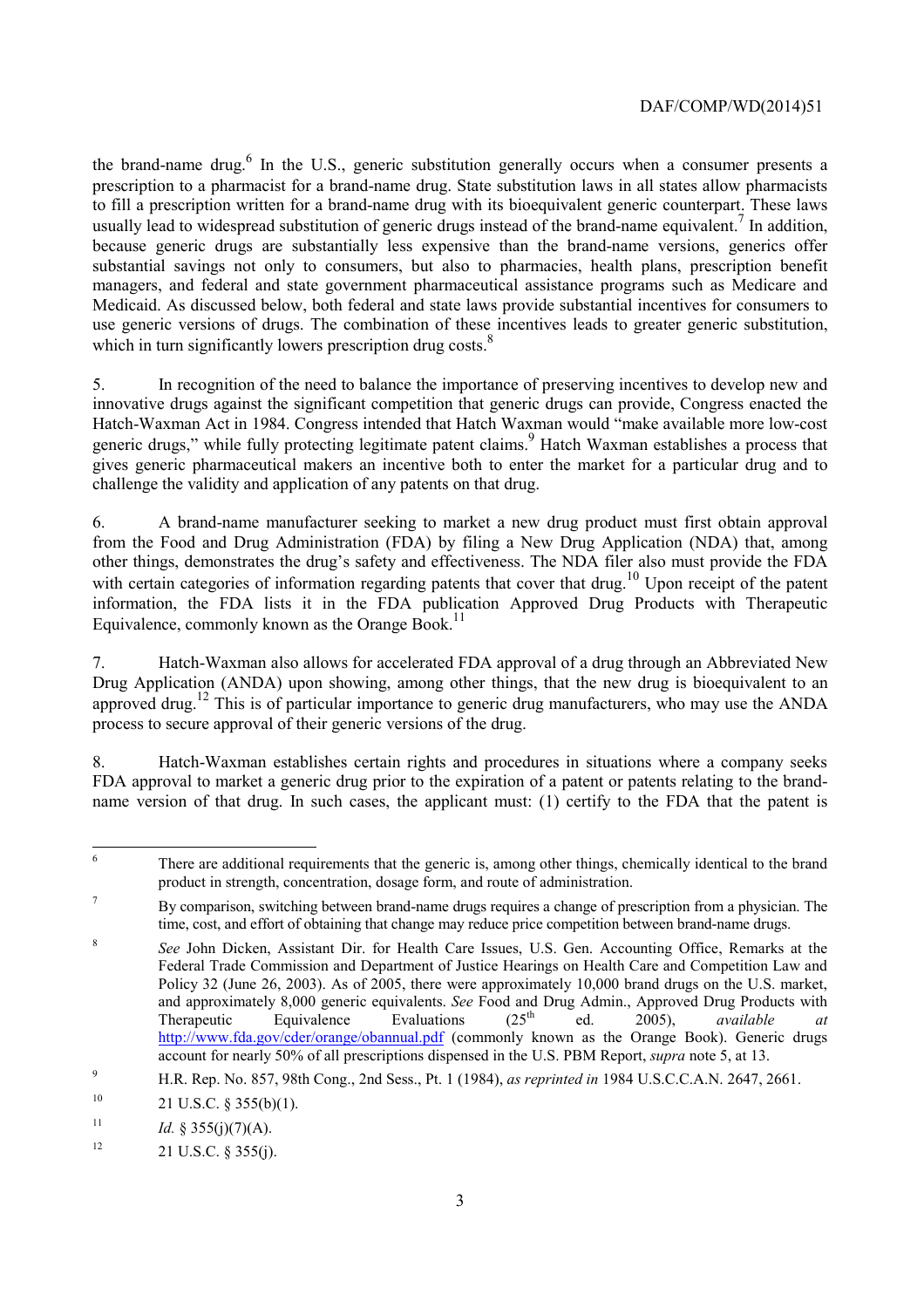before that time the patent expires or is judicially determined to be invalid or not infringed. invalid or is not infringed by the generic product (known as a Paragraph IV certification);<sup>13</sup> and (2) notify the patent holder of the filing of the certification. If the patent holder files a patent infringement suit against the generic within 45 days, FDA approval of the generic drug automatically is stayed for 30 months, unless

 Even if the first-filer substantially delays marketing its product, a later ANDA filer may not enter the 9. To encourage generic drug manufacturers to challenge questionable patents (or to invent around valid ones), the Hatch-Waxman Act provides that the first generic manufacturer to file an ANDA containing a Paragraph IV certification is awarded 180 days of marketing exclusivity once it has launched its product. During that 180-day period, the FDA may not approve a potential competitor's ANDA.<sup>14</sup> Although a first-filer can forfeit its exclusivity under certain conditions,<sup>15</sup> ordinarily it will be entitled to 180 days of exclusivity beginning on the first day it begins marketing its generic version of the drug.<sup>16</sup> market until the first-filer's 180-day period of marketing exclusivity has expired.<sup>17</sup>

 name pharmaceutical company might seek to remove from the market a brand-name drug that has lost its competition to biologic drugs, protein-based drugs derived from living matter. 10. Against this regulatory backdrop, the FTC has taken many actions to preserve and protect competition in the pharmaceutical sector. Part 2 of this submission focuses on efforts by the FTC and private parties designed to stop pay for delay agreements in which a brand-name company settles patent infringement litigation by compensating the generic challenger to stay out of the market for a period of time. In addition to its own litigation, the FTC has provided *amicus curiae* support in non-FTC litigation, and supported legislative proposals that would ban such anticompetitive agreements. Part 3 discusses unilateral conduct by brand-name companies that may deter generic entry such as: (1) product hopping, where a brandpatent protection, while shifting demand to newly patented drugs that provide no new substantive benefits; and (2) improper use of restricted drug distribution programs, where brand-name companies manipulate Risk Evaluation and Mitigation Strategies to prevent generic competitors from conducting bioequivalence testing, a prerequisite to FDA approval. Part 4 focuses on antitrust enforcement actions that have prevented anticompetitive agreements between generic drug companies. Part 5 surveys recent FTC merger enforcement designed to promote competition in generic drug markets. Finally, part 6 briefly describes ongoing FTC efforts to study an emerging pharmaceutical competition policy issue, the treatment of potential "generic"

## **2. Stopping Pay for Delay Efforts**

major brand-name drugs saved consumers an estimated \$9 billion.<sup>18</sup> 11. Generic competition against brand-name drugs usually results in substantial consumer savings. Such competition can arise most rapidly when a generic entrant challenges the patent held by the brandname manufacturer, either on the ground that the patent is not valid or that the generic does not infringe the patent. A successful patent challenge means that there will be nearly immediate competition between the brand-name drug and the generic equivalent. An unsuccessful challenge, however, means that competition may not occur until the expiration of the patent. The consumer savings from generic entry can be significant. For example, generic competition following successful patent challenges involving just four

 $16$  *Id.* 

 $17$ *See id.* § 355(j)(5)(B)(iv).

*Id.* § 355(j)(2)(A)(vii)(IV).

 $14$ *Id.* § 355(j)(5)(B)(iv).

<sup>&</sup>lt;sup>15</sup> *Id.* § 355(j)(5)(D). For example, the 180 days of exclusivity may be forfeited by a failure to market by a specified date, a failure to obtain tentative FDA approval, withdrawal of the ANDA, amendment of the ANDA to non-Paragraph IV status, commission of an antitrust violation, or expiration of the patent.

<sup>18</sup> The four drugs examined are Prozac (fluoxetine), Zantac (ranitidine), Taxol (paclitaxel), and Platinol (cisplatin). *Generic Pharmaceuticals Marketplace Access and Consumer Issues: Hearing Before the*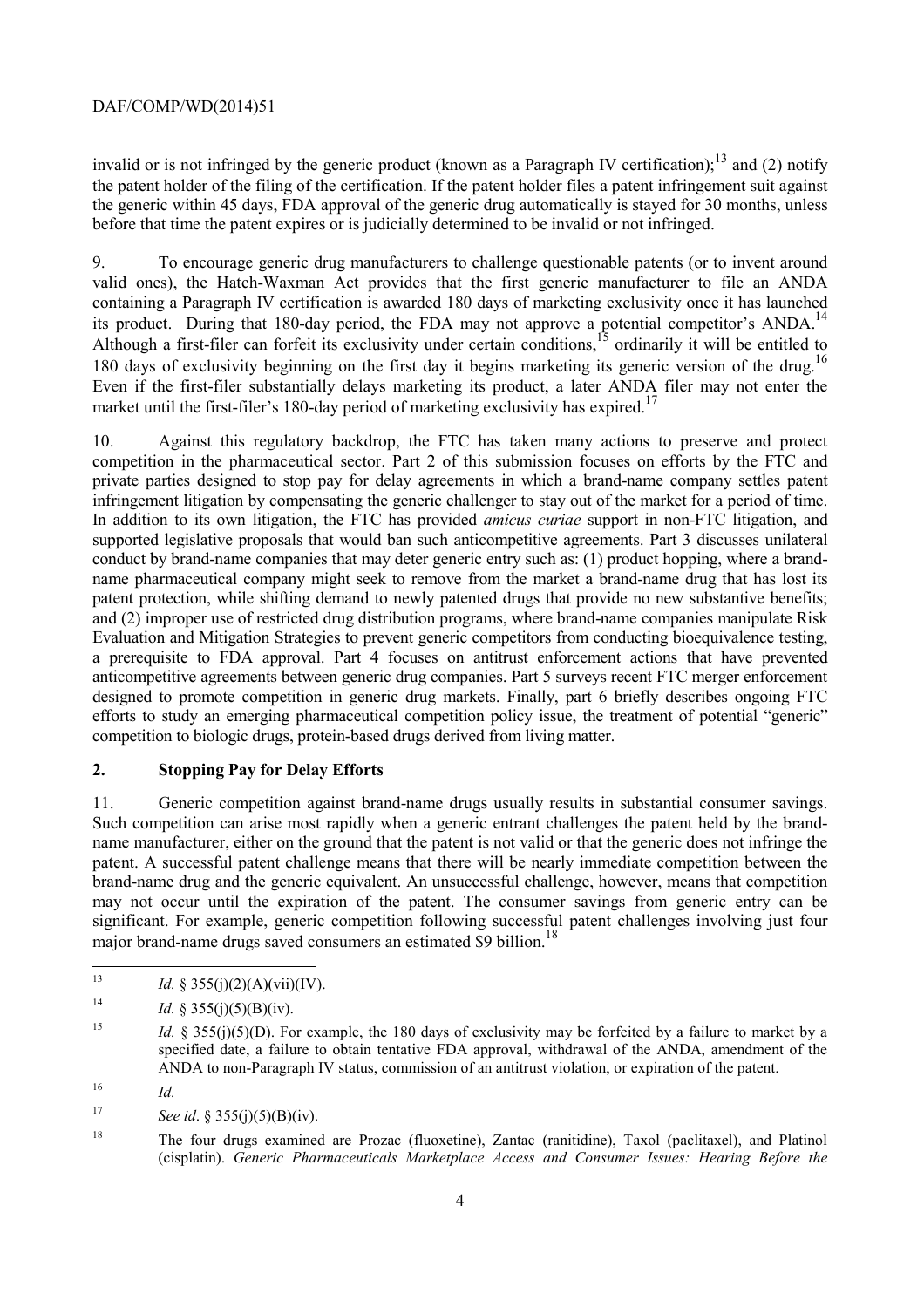12. This section first describes the economic incentives facing brand and generic pharmaceutical companies to limit brand-generic competition. It then describes the consumer harm created by settlements of patent infringement litigation that limit competition between the two, known as pay for delay, reverse payment, or exclusion payment settlements. It proceeds to discuss the FTC's early legal challenges against such settlements. We next explain how the use and the harm of pay for delay deals increased following early judicial rulings. Finally, we look at recent litigation, including the FTC's important win in the Supreme Court, *FTC v. Actavis*, and the Commission's ongoing amicus efforts and encouragement of legislative initiatives to stop pay for delay settlements.

#### *2.1 Economic Incentives for and Consumer Harm from Pay for Delay Settlements*

 incentive for brand and generic manufacturers to conspire to avoid competition and share the resulting 13. The competitive dynamic between brand-name drugs and their generic equivalents creates an profits. In a typical pay for delay settlement of patent infringement litigation, the brand-name manufacturer will pay the potential generic entrant something of value. In exchange, the generic company will delay its entry into the market. In the absence of such a payment, the generic could be expected to enter at an earlier date, at least if the parties nevertheless reached a settlement. Thus, by making an exclusion payment, the brand-name company has paid for delayed entry by the generic. The Hatch-Waxman Act regulatory regime, described in part 1, makes such agreements attractive to both brand-name and generic companies.

14. The reason for such agreements is simple: in nearly any case in which generic entry is contemplated, the profit that the generic anticipates will be much less than the profit the brand-name drug company stands to lose from the same sales. This is because the generic firm sells at a significant discount to the price of the brand-name product. The difference between the brand's loss and the generic's gain is the money consumers would otherwise save. Consequently, it may be more profitable for both companies if the brand pays the generic to settle the patent dispute and agrees to defer entry.<sup>19</sup>

15. By eliminating the potential for competition, the parties can share the consumer savings that would result if they were to compete. In other words, these settlements are harmful because the parties are resolving their dispute at the expense of consumers. Although both the brand-name and generic firms are better off with such settlements, consumers lose the possibility of earlier generic entry, which may occur either because the generic company would have prevailed in the lawsuit (significantly, a 2002 FTC study found that generic challengers enjoyed a success rate in excess of 70 percent),<sup>20</sup> or because the parties would have negotiated a settlement with an earlier entry date absent the payment.<sup>21</sup> Instead, consumers pay higher prices because such early generic entry is delayed, as illustrated in the following chart.

1

<sup>107</sup>shrg90155/html/CHRG-107shrg90155.htm. *Senate Commerce Comm*., 107th Cong. (Apr. 23, 2002) (statement of Kathleen D. Jaeger, President & CEO, Generic Pharmaceutical Ass'n) at 12, *available at* http://www.gpo.gov/fdsys/pkg/CHRG-

 *and Behavioral Economics*, 31 Review of Industrial Organization 85–105 (2007); Jeremy Bulow, "The <sup>19</sup> See generally Michael Salinger et al., *Economics at the FTC: Pharmaceutical Patent Dispute Settlements* Gaming of Pharmaceutical Patents," in *Innovation Policy and the Economy*, *Volume 4*, 145–87 (Adam B. Jaffe et al. eds. 2004); Carl Shapiro, *Antitrust Limits To Patent Settlements*, 34 RAND Journal of Economics 391 (2003).

<sup>&</sup>lt;sup>20</sup> Fed. Trade Comm'n, Generic Drug Entry Prior to Patent Expiration (July 2002) (Generic Drug Study), *available at* http://www.ftc.gov/reports/generic-drug-entry-prior-patent-expiration-ftc-study**.** 

 $21$  If the parties instead reach a settlement in which the patent holder makes a payment to the challenger, and For example, for a hypothetical patent infringement claim with a 50% chance of success, with 10 years remaining in the patent term, continued litigation between the parties affords consumers an overall expected value of 5 years of competition, taking into account the likelihood of the two possible outcomes.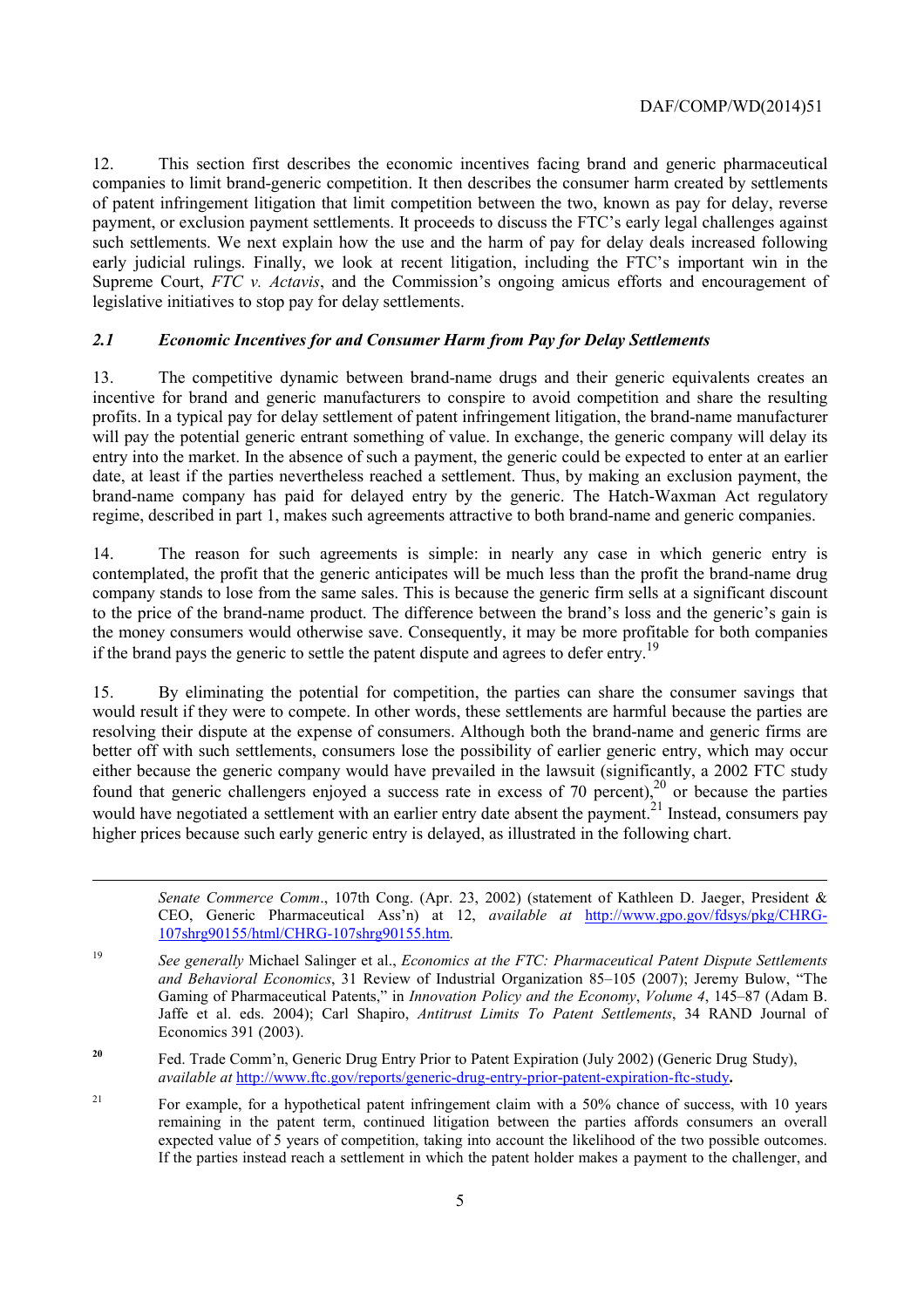

settlements are likely.<sup>22</sup> 16. Consumer harm from pay for delay settlements is significant. In 2010, the FTC estimated that under relatively conservative assumptions, the annual savings to purchasers of drugs that would result from a ban on such settlements would be approximately \$3.5 billion. This calculation takes into account four factors: (1) the consumer savings that result from generic competition in any given month; (2) the likelihood that a generic manufacturer and brand-name manufacturer will reach a settlement that delays entry in return for compensation; (3) the length of entry delay resulting from such a settlement; and (4) the combined sales volume of drugs for which

#### *2.2 Early FTC Litigation against Pay for Delay Settlements*

17. Because of the potentially significant anticompetitive effects of settlements between brand-name companies and potential generic entrants, the FTC has, over the past fifteen years, sought to use antitrust enforcement to stop or remedy pay for delay settlements. Such settlements effectively buy more protection from competition than the assertion of the patent alone provides. And they do so at the expense of consumers, whose access to lower priced, generic drugs is delayed, sometimes for many years.

brand-name manufacturer to a potential generic entrant as part of a settlement of patent claims.<sup>23</sup> In another 18. Beginning in the late 1990s, the FTC filed antitrust complaints against brand and generic companies alleging unlawful pay for delay settlements and other misuse of the Hatch-Waxman patent challenge process. The FTC brought two cases that resulted in consent decrees involving a payment from a matter, resolved by entry of a consent order, the FTC's complaint alleged that a brand-name drug company engaged in inequitable conduct before the U.S. Patent and Trademark Office and made false statements to

 average, than had the litigation gone forward. the challenger agrees to enter only one year prior to the expiration date, consumers are worse off, on

l

<sup>22</sup> *See* Pay for Delay Study at 8.

<sup>23</sup> *In the Matter of Abbott Laboratories*, Docket No. C-3945 (May 22, 2000) (consent order), *available at*  http://www.ftc.gov/os/2000/03/abbott.do.htm; *In the Matter of Hoechst Marion Roussel, Inc.,* Docket No. 9293 (May 8, 2001) (consent order), *available at*  http://www.ftc.gov/sites/default/files/documents/cases/2001/04/hoechstagr.pdf.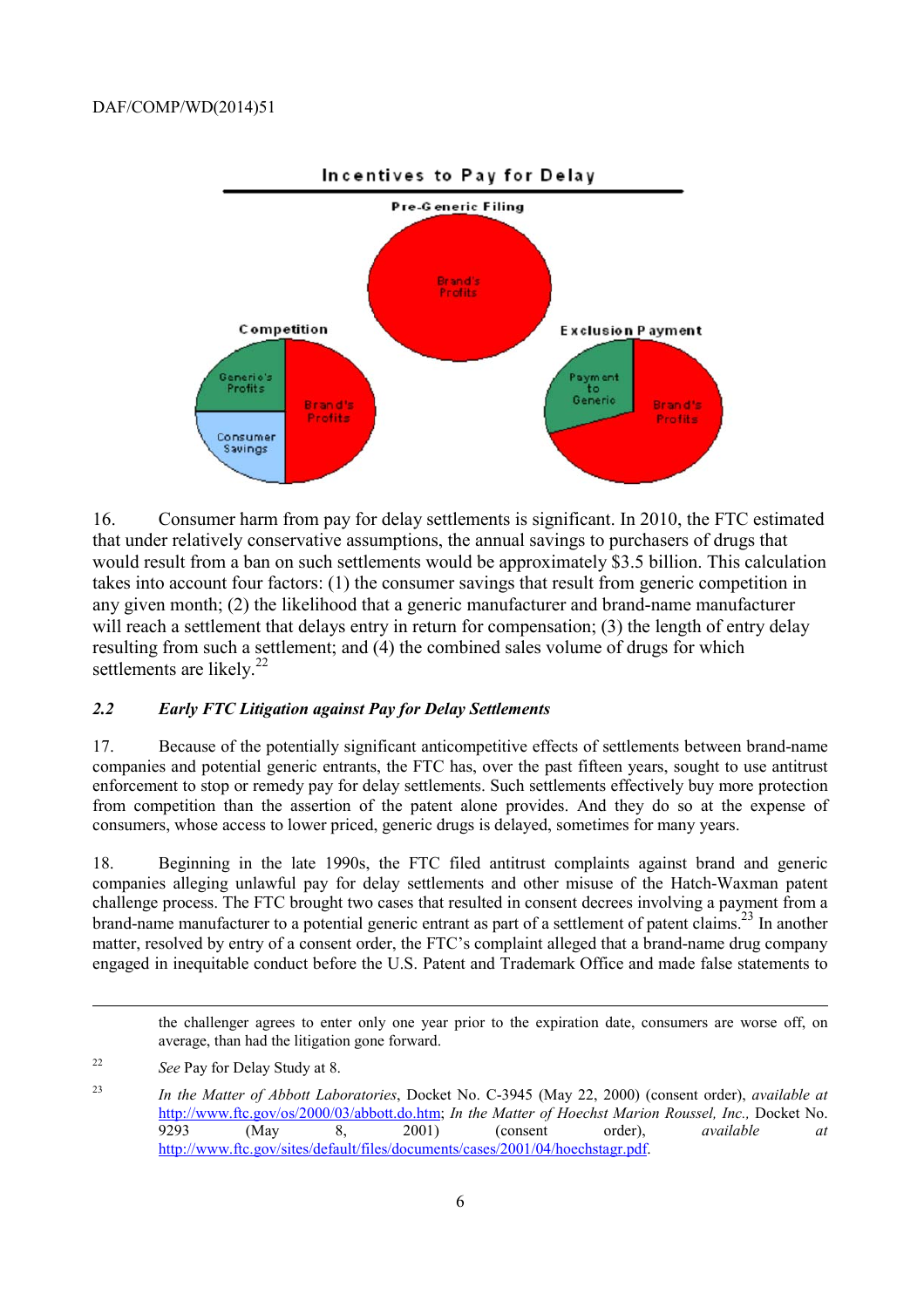the FDA to obtain and list patents in the FDA's Orange Book as a strategy to prevent the entry of generic competition.24

19. After bringing these initial cases, the FTC sought additional information about the prevalence of such settlements and related practices by brand-name pharmaceutical companies to limit timely generic entry. The FTC issued subpoenas to over 70 brand-name and generic drug companies requesting information about patent settlements. The information received in response to the subpoenas was described in the FTC's 2002 study on generic drugs.<sup>25</sup> Among the central findings was that pay for delay settlements had declined significantly shortly after FTC actions challenging such settlements as anticompetitive became public. The study made several recommendations regarding the Hatch-Waxman framework, including one that called for brand and generic companies that enter into settlements to report them to the FTC. Following up on this recommendation, Congress included a requirement that all such settlements be filed with the FTC and the Department of Justice as part of the Medicare Prescription Drug, Improvement, and Modernization Act of 2003 (MMA), giving the FTC access to this information. This filing requirement enables FTC staff to review, among other things, settlements of patent cases brought under the Hatch-Waxman Act.

20. The FTC's first fully litigated pay for delay case was brought against Schering-Plough Corporation (Schering).<sup>26</sup> Schering, the manufacturer of a brand-name drug called K-Dur 20, settled patent litigation with two potential sellers of generic counterparts, Upsher-Smith Laboratories, Inc. (Upsher) and American Home Products Corporation (AHP). Both generic manufacturers agreed to delay marketing their generic drugs until specified dates in exchange for guaranteed cash payments totaling \$60 million to Upsher and  $\overline{\$5}$  million to AHP.<sup>27</sup> After a full administrative trial, the Commission concluded that Schering paid its generic competitors to defer entry and that the settlements provided Schering with more protection from competition than settlements without payments would have afforded. The FTC concluded that absent proof of other offsetting consideration, it is logical to conclude that the *quid pro quo* for the payment was an agreement by the generic to defer entry beyond the date that represents an otherwise reasonable litigation compromise. The Commission found that as a result of these agreements, Schering continued to enjoy supracompetitive profits from the sale of K-Dur 20 for several more years, at consumers' expense.

Commission's decision.<sup>28</sup> In so deciding, the court focused on whether the agreement exceeded the was invalid or that their products . . . did not infringe Schering's patent,<sup>229</sup> and noted that there was no 21. Schering appealed the decision and the Eleventh Circuit Court of Appeals set aside the exclusionary potential of Schering's patent. The court concluded that the patent provided Schering with "the legal right to exclude Upsher and [AHP] from the market until they proved either that the . . . patent allegation that the patent claim was a "sham."<sup>30</sup> In particular, the court ruled that a payment by the patent holder, accompanied by an agreement by the challenger to defer entry, could not support an inference that

 $\overline{a}$ 

<sup>24</sup> *In the Matter of Bristol-Myers Squibb Co*., Docket No. C-4076 (April 18, 2003), *available at*  http://www.ftc.gov/os/2003/04/bristolmyerssquibbdo.pdf.

<sup>25</sup> Generic Drug Study, note 20, *supra*.

<sup>&</sup>lt;sup>26</sup> *In the Matter of Schering-Plough Corp.*, Docket No. 9297, Opinion of the Commission (Dec. 18, 2003), *available at* http://www.ftc.gov/os/adjpro/d9297/031218commissionopinion.pdf, *vacated*, 402 F.3d 1056 (11th Cir. 2005), *cert. denied*, 126 S. Ct. 2929 (2006).

<sup>&</sup>lt;sup>27</sup> The agreement further provided an additional \$10 million to AHP if its product received FDA approval.

<sup>28</sup> Schering, 402 F.3d at 1058.

<sup>&</sup>lt;sup>29</sup> *Id.* at 1066-67.

<sup>30</sup> *Id.* at 1068.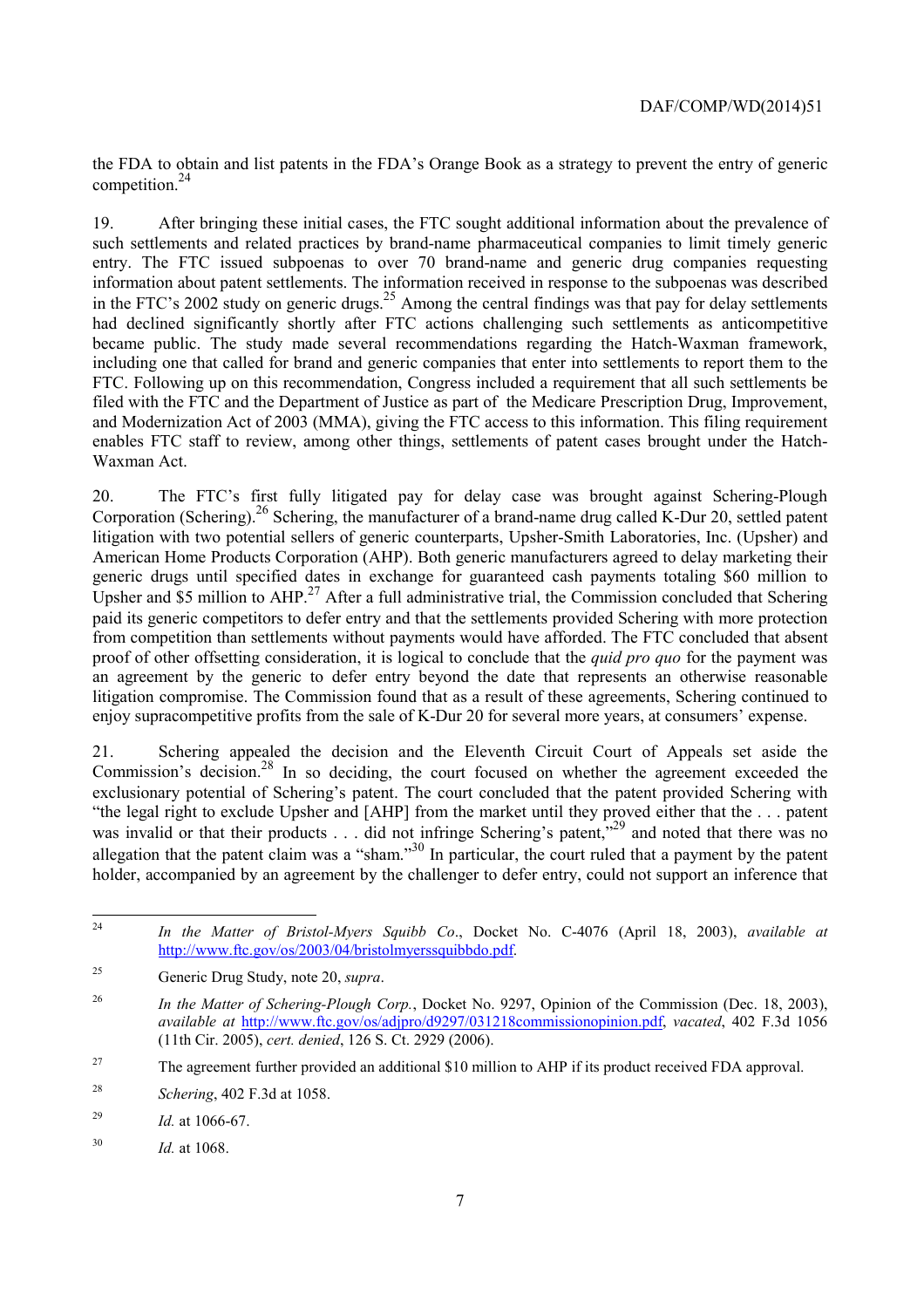payment.<sup>31</sup> the challenger agreed to a later entry date than it otherwise would have accepted in return for such

 pay for delay patent settlements so long as the settlement restrictions did not exceed the scope of the limited to the scope of the patent claims.<sup>35</sup> 22. Despite the court's decision in *Schering*, the Commission continued to pursue its legal arguments in other cases involving reverse payments. In one case brought by private parties where the FTC participated as *amicus curiae*, another U.S. court of appeals issued a decision that effectively immunized patent. In the *Tamoxifen* case, the plaintiff alleged that AstraZeneca (the brand) paid Barr (the generic) \$21 million to keep its generic off the market until patent expiration. The Second Circuit, in a 2-1 decision, affirmed the district court's dismissal of the complaint. Like the Eleventh Circuit opinion in *Schering*, the majority found no antitrust violation for payments of any size, except where the generic agrees not to market beyond the brand's patent term or where the infringement suit is a sham.<sup>32</sup> The Second Circuit followed that precedent in a subsequent case, despite having requested and received an amicus brief from the DOJ urging the same general position as the FTC urged in other cases.<sup>33</sup> Indeed, some of what had been appealed to the Second Circuit was, for technical jurisdictional reasons, transferred to the Federal Circuit, where the FTC also submitted an amicus brief along similar lines.<sup>34</sup> In that matter, the Federal Circuit held that using payments to exclude a competitor until patent expiration is legal if the patent was not procured by fraud, the infringement suit settled by the agreement was not a sham, and the exclusion is

paying the only potential competitor \$40 million per year to stay out of the market."<sup>36</sup> 23. In contrast to these decisions, the Sixth Circuit ruled in a private case that what amounted to a negotiated preliminary injunction (extending beyond the patent claims) keeping a generic off the market pending the litigation's final outcome, in return for payments, was a per se violation of the antitrust laws. The Sixth Circuit explained that: "it is one thing to take advantage of a monopoly that naturally arises from a patent, but another thing altogether to bolster the patent's effectiveness in inhibiting competitors by

#### *2.3 The Use of Pay for Delay Settlements Increased Following Early Court Decisions*

24. Following these unfavorable judicial rulings in pay for delay cases, pay for delay settlements proliferated. Based on information obtained through the MMA's filing requirement, the FTC determined that by 2004, following early FTC actions challenging these agreements, settlements with payments to a generic patent challenger had essentially stopped. In that year, of the 14 settlements reported to the FTC, not one involved a payment to a generic. Soon, however, pay for delay settlements became commonplace. The FTC staff's analysis of settlements filed during the fiscal year ending in September 2006 found that half of the final patent settlements filed with the agencies, 14 of 28, involved compensation to the generic patent challenger and an agreement by the generic firm to refrain from launching its product for some

 $32$ In re Tamoxifen Citrate Antitrust Litig., 429 F.3d 370 (2d Cir. 2005).

 *Id.* at 1076.

 $33$ <sup>33</sup> *In re Ciprofloxacin Hydrochloride Antitrust Litig.*, Case No. 05-cv-2851 (2d Cir.) Amicus Brief for the United States, *available at* http://www.justice.gov/atr/cases/cipro.htm.

 $34$ <sup>34</sup> *In re Ciprofloxacin Hydrochloride Antitrust Litig.*, 544 F.3d 1323 (Fed. Cir. 2008), *cert. denied*, 557 U.S. 920 (2009), Fed. Trade Comm'n Amicus Brief *available at*  http://www.ftc.gov/sites/default/files/documents/amicus\_briefs/re-ciprofloxacin-hydrochloride-antitrustlitigation/ciprobrief.pdf.

<sup>35</sup> <sup>35</sup> *In re Ciprofloxacin Hydrochloride Antitrust Litig.*, 544 F.3d 1323, 1336 (Fed. Cir. 2008), *cert. denied*, 557 U.S. 920 (2009).

<sup>36</sup> *In re Cardizem CD Antitrust Litig.*, 332 F.3d 896, 908 (6th Cir. 2003).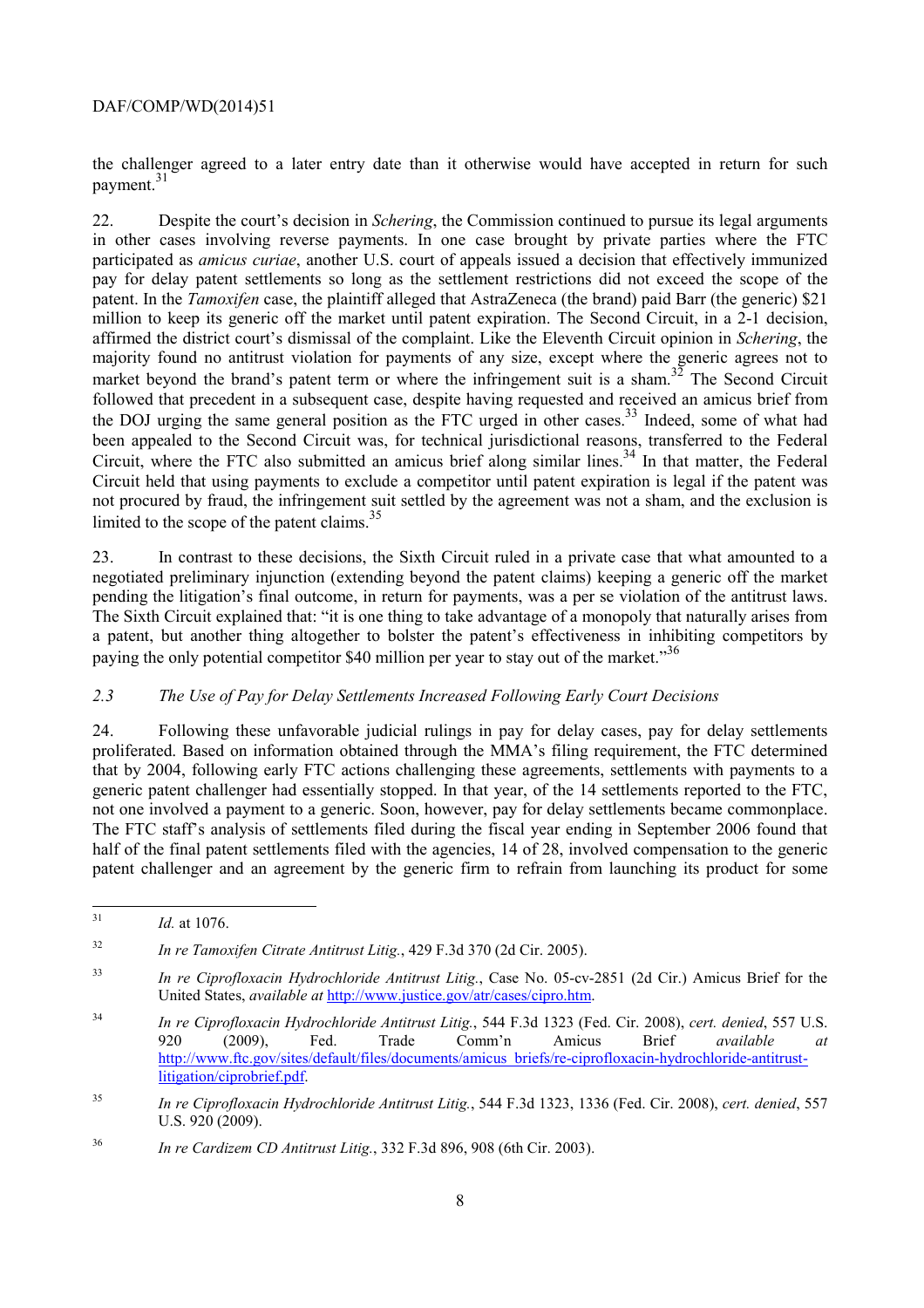caused by such agreements. period of time.<sup>37</sup> Overall, between 2005 and 2012, 47 percent (117 of 247) of the settlements with first generic filers involved a payment to the generic challenger and a restriction on generic entry.<sup>38</sup> Given their dramatic growth, the U.S. antitrust agencies became increasingly concerned about the consumer harm

25. Not only did pay for delay agreements increase in number following the legal setbacks, but the companies became more creative about how to pay the generics to delay entry. For example, the FTC has encountered settlements involving an agreement licensing the generic to promote or sell the brand-name product instead of entering independently. Other settlements involve overpayment for an unrelated patent, or payment for ingredient supplies or other products rather than a direct cash payment. And brand-name companies also have entered into co-development deals with generics that appear to provide the generic with more than fair market value for the services rendered.

26. A particularly important method of paying for delay that has become popular is the use of authorized generic rights. As explained above, generally, the first generic does not face competition from other generics for the first six months after launch. The 180-day exclusivity provision for the first generic entrant does not, however, prevent the brand from launching a lower-cost, generic-label version of its brandname drug, known as an authorized generic. In other words, while Hatch-Waxman provides a generic entrant with exclusivity vis-à-vis third-party generic entrants, it does not prevent the brand-name pharmaceutical manufacturer from producing and selling its own generic version of the brand-name drug. Recently, it has become common for a generic to agree to delay its entry as part of the patent settlement and, in exchange, the brand agrees that during that first 180 days, it will not compete by launching its own authorized generic. Two recent FTC studies shed light on how such agreements impact brand and generic drug profits.

27. The FTC undertook an in-depth study of authorized generics in response to concerns raised by Congress that authorized generics may diminish the incentive of other drug manufacturers to produce generic versions of the drug and to challenge a brand's patent protection. In order to address these questions, the FTC conducted a thorough analysis of the market consequences of the introduction of authorized generics and how a brand's commitment to not launch its own generic may play a role in pay for delay settlements. The FTC issued reports of its analysis in 2009 and 2011, both of which used accounting data and documentary evidence obtained under compulsory process from more than 100 brandname and generic manufacturers, as well as commercially available sales data, to study these issues.

28. The Interim Authorized Generic Report, issued in June 2009, examines the short-term effects of authorized generic competition during the Hatch-Waxman 180-day marketing exclusivity period.<sup>39</sup> This

 $\overline{a}$ See Bureau of Competition Report, Fed. Trade Comm'n, Agreements Filed with the Federal Trade Commission under the Medicare Prescription Drug, Improvement, and Modernization Act of 2003 Summary of Agreements Filed in FY 2006: A Report by the Bureau of Competition (Jan. 2007) *available at* http://www.ftc.gov/sites/default/files/documents/reports/agreements-filed-federal-trade-commissionunder-medicare-prescription-drug-improvement-and/mmareport2006.pdf.

 Ass't Dir., Fed. Trade Comm'n, *Are Reverse Payments Dead?* Presentation before ABA Sec. of Antitrust <sup>38</sup> *See* Bureau of Competition Report, Fed. Trade Comm'n, Agreements Filed with the Federal Trade Commission under the Medicare Prescription Drug, Improvement, and Modernization Act of 2003 Overview of Agreements Filed in FY 2012: A Report by the Bureau of Competition (Jan. 2013) *available at* http://www.ftc.gov/sites/default/files/documents/reports/agreements-filed-federal-trade-commissionunder-medicare-prescription-drug-improvement-and/130117mmareport.pdf; Bradley S. Albert, Deputy Law, Healthcare & Pharms. Comm. (Nov. 10, 2011).

<sup>&</sup>lt;sup>39</sup> FEDERAL TRADE COMMISSION, AUTHORIZED GENERICS: AN INTERIM REPORT (June 2009) (Interim Authorized Generic Report), *available at*  http://www.ftc.gov/sites/default/files/documents/reports/authorized-generics-interim-report-federal-tradecommission/p062105authorizedgenericsreport.pdf.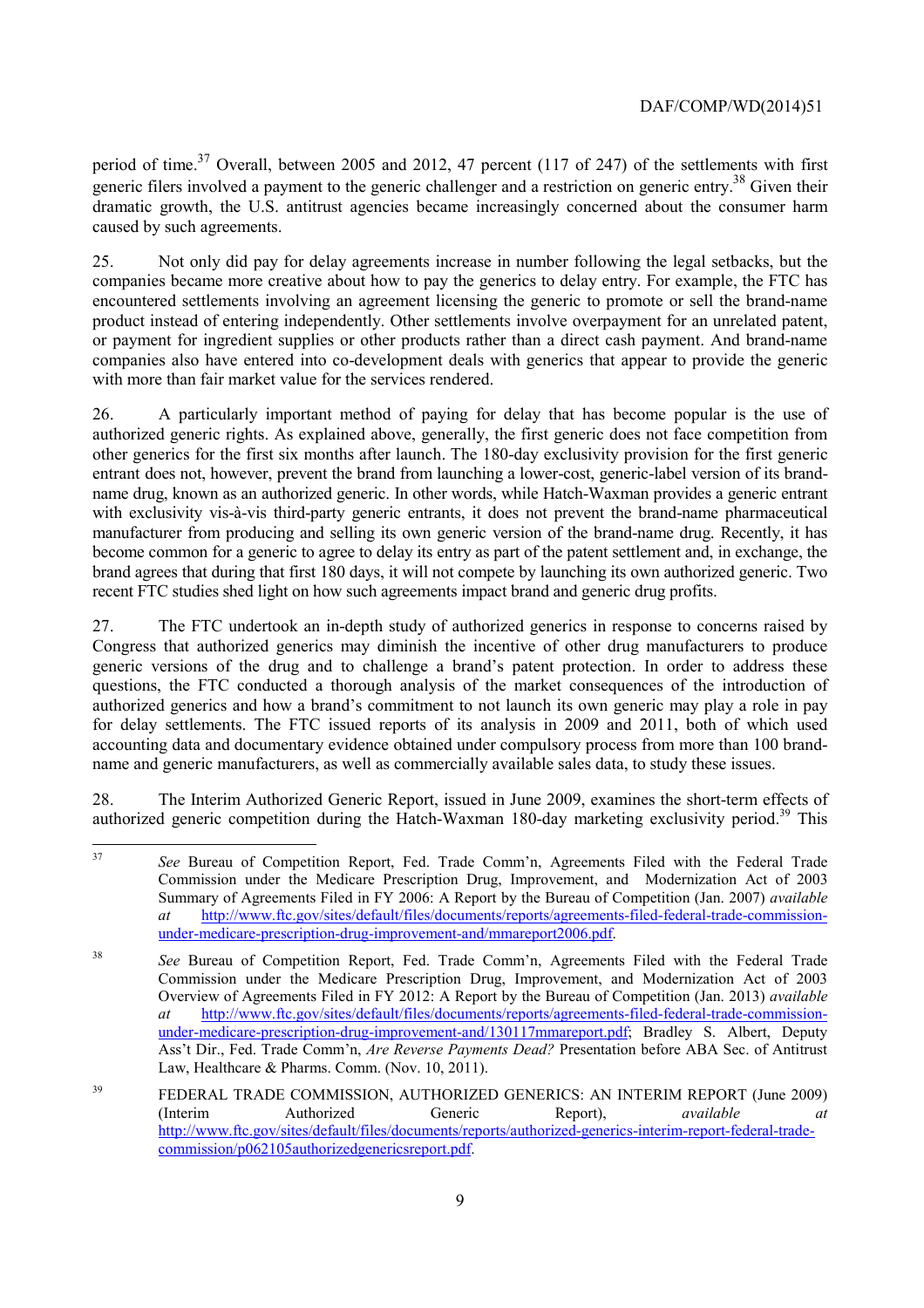authorized generics can harm consumers by delaying generic drug entry. report concludes that: (1) during the exclusivity period, retail and wholesale drug prices are lower when authorized generics are marketed against a single generic drug than when they are not; (2) authorized generic entry during the exclusivity period substantially reduces the revenues of a first-filer generic firm; and (3) patent litigation settlement agreements that delay the introduction of both independent generics and

29. The Final Authorized Generic Report, issued in August 2011, presents the findings of a thorough review of brand and generic company internal documents relating to authorized generics, in addition to an expanded empirical analysis.40 The documentary evidence is consistent with new data analysis confirming the Interim Report's findings with respect to prices and revenues during the exclusivity period*,* and expands the analysis to consider the long-term impacts of authorized generics. The new empirical analysis found that not only did authorized generic competition cause the first-filer to lose substantial revenues during the exclusivity period, as discussed in the Interim Report*,* but the effect also persisted even after the exclusivity expired. These findings imply that a brand's promise to not introduce an authorized generic may be very valuable to a first-filer.

manufacturers.<sup>41</sup> 30. The loss of first-filer revenues both during and outside of the exclusivity period decreases the profitability of patent challenges by generic manufacturers and thus raises an important question regarding whether the impact is large enough to decrease the number of patent challenges significantly. The FTC's analysis of the impact of authorized generic competition on the incentives to file a Paragraph IV challenge shows that such an effect is limited to relatively small markets or situations where the generic had little chance of winning the patent suit, and is unlikely to affect challenges of higher-revenue drugs. This finding is consistent with data showing that generic companies continue to pursue patent challenges even when they expect to share first-filer status, and thus the exclusivity period if one is granted, with other generic

31. The Final Report also considered whether authorized generics might reduce price competition in the long term. Generic drug prices in markets that include an authorized generic competitor were found to be no higher than generic drug prices in markets with the same number of generic competitors, but without an authorized generic competitor.

32. While the FTC has not yet brought an enforcement action against a brand-name drug company for agreeing not to launch an authorized generic during the first-filing generic's exclusivity period in payment for the generic company's agreement to delay entering the market, it has filed amicus briefs urging the U.S. District Courts for the Eastern District of Pennsylvania,  $42$  and the District of New Jersey,  $43$ 

 $\overline{a}$ FEDERAL TRADE COMMISSION, AUTHORIZED GENERIC DRUGS: SHORT-TERM EFFECTS AND LONG-TERM IMPACTS (August 2011) (Final Authorized Generic Report), *available at*  http://www.ftc.gov/sites/default/files/documents/reports/authorized-generic-drugs-short-term-effects-andlong-term-impact-report-federal-trade-commission/authorized-generic-drugs-short-term-effects-and-longterm-impact-report-federal-trade-commission.pdf.

 f. Exclusivity also may be divided among different ANDA filers on, for example, different strengths of the <sup>41</sup> Multiple Paragraph IV ANDA filers may hold concurrent exclusivity if they file Paragraph IV certifications as to a patent listed in the Orange Book covering the same brand-name drug on the same day. *See* Food and Drug Admin. Center for Drug Evaluation and Research, Guidance for Industry, 180-Day Exclusivity When Multiple ANDAs Are Submitted on the Same Day (July 2003) *available at*  http://www.fda.gov/downloads/drugs/guidancecomplianceregulatoryinformation/guidances/ucm072851.pd same drug.

<sup>42</sup> *In re Wellbutrin XL Antitrust Litig.,* Case No. 2:08-cv-2431, 2433 (E.D. Pa). Fed. Trade Comm'n Amicus Brief *available at* http://www.ftc.gov/system/files/documents/amicus\_briefs/wellbutrin-xl-antitrustlitigation-re/130926wellbutrinbrief.pdf.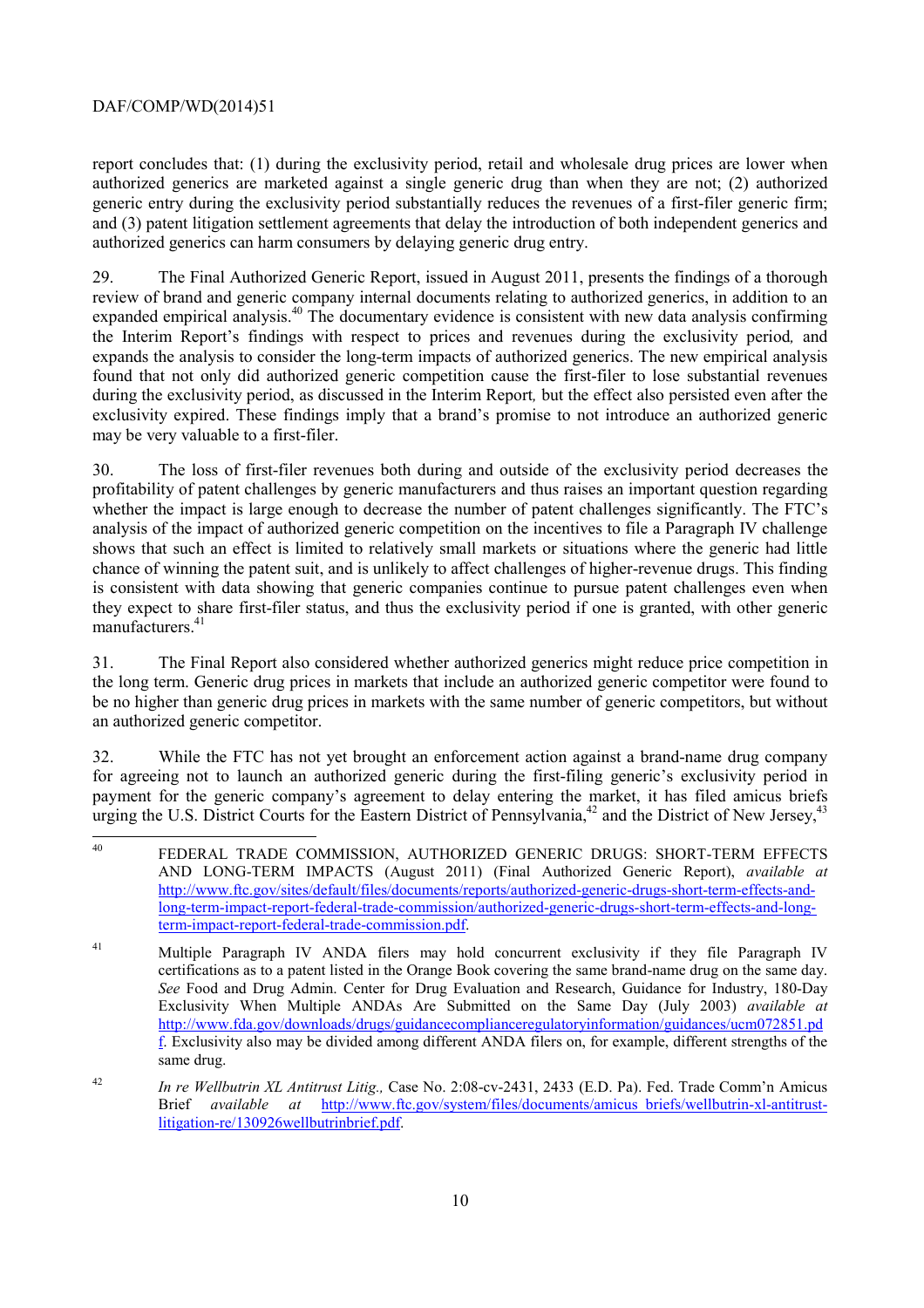as well as the U.S. Court of Appeals for the Third Circuit,<sup>44</sup> to treat such agreements the same as payments in pay for delay settlement cases.

#### *2.4 Ongoing FTC Litigation against Pay for Delay Settlements*

 Provigil, contending that their products did not infringe the only remaining patent on Provigil, the 33. The FTC currently has two active pay for delay litigations. In the first, filed in 2008, the FTC charged that Cephalon, Inc. engaged in illegal conduct to prevent competition to its brand-name drug, Provigil, by paying four firms, all first filers, to refrain from selling generic versions of the drug until 2012. The four companies had filed ANDAs with the FDA seeking approval to market a generic formulation of formulation patent related to the size of the particles used in the drug, and that the patent was invalid. After Cephalon filed suit alleging infringement, Cephalon entered into agreements with these companies, paying more than \$300 million in exchange for agreements not to sell a generic version of Provigil until 2012. Other generics were prevented from entering the market until all four first-filers relinquished their marketing exclusivity or 180 days had elapsed after one of them entered the market. The FTC's complaint alleges that Cephalon's conduct in entering into patent litigation settlement agreements that included payments designed to prevent generic competition, including payments for unneeded intellectual property licenses and overpayment for co-development deals, constituted an abuse of monopoly power that is unlawful under section 5 of the FTC Act. The case is pending in federal district court in Philadelphia.<sup>45</sup>

 generic drug makers, alleging that Solvay paid to generics to delay generic entry. Solvay marketed a competing. 34. In 2009, the FTC sued Solvay Pharmaceuticals, Inc. (later acquired by Abbott), as well as two testosterone replacement drug, AndroGel, a prescription pharmaceutical with annual sales in 2009 of more than \$400 million. In May 2003, Watson (later acquired by Actavis) and Paddock, which partnered with Par, each filed applications for FDA approval to market generic versions of AndroGel. Solvay's patent on AndroGel had been issued in January 2003, with an expiration date of August 2020. By early 2006, Watson had received final approval to market its generic product. According to the complaint, it was well known that if Watson or Par were to enter with lower-priced generic versions of AndroGel, Solvay's AndroGel sales would plummet and consumers would benefit from the lower prices. The FTC's complaint alleges that Solvay, realizing the devastating effect generic entry would have on its AndroGel franchise, acted unlawfully to eliminate this threat: Solvay paid Watson and Par a share of its AndroGel profits to abandon their patent challenges and agree to delay generic entry until 2015. The complaint further states that the defendants are cooperating on the sale of AndroGel and sharing the monopoly profits, rather than

 including the FTC's *Schering* case. 46 35. Prior to discovery, on defendants' motion, the U.S. District Court for the Northern District of Georgia dismissed the case. The FTC then appealed to the Eleventh Circuit, which affirmed the lower court's dismissal, relying on the Eleventh Circuit's "scope of the patent" test governing its prior rulings,

36. Meanwhile, the private parties in the class action antitrust litigation challenging the same pay for delay settlements at issue in *Schering* appealed to the Third Circuit challenging the New Jersey district

<sup>44</sup> *In re Lamictal Direct Purchaser Antitrust Litig.,* Case No. 14-1243 (3d Cir.). Fed. Trade Comm'n Amicus Brief *available at* http://www.ftc.gov/system/files/documents/amicus\_briefs/re-lamictal-direct-purchaserantitrust-litigation/140428lamictalbrief.pdf.

1

<sup>43</sup> *In re Effexor XR Antitrust Litig.,* Case No. 3:11-cv-05479 (D.N.J.). Fed. Trade Comm'n Amicus Brief *available at* http://www.ftc.gov/policy/advocacy/amicus-briefs/2013/08/re-effexor-xr-antitrust-litigation.

<sup>45</sup> <sup>45</sup> *FTC v. Cephalon*, Case No. 2:08-cv-2141 (E.D. Pa.).

<sup>46</sup> *FTC v. Watson Pharms*., 677 F.3d 1298 (11th Cir. 2012) (citing *Schering-Plough Corp. v. FTC*, 402 F.3d 1056) (11th Cir. 2005).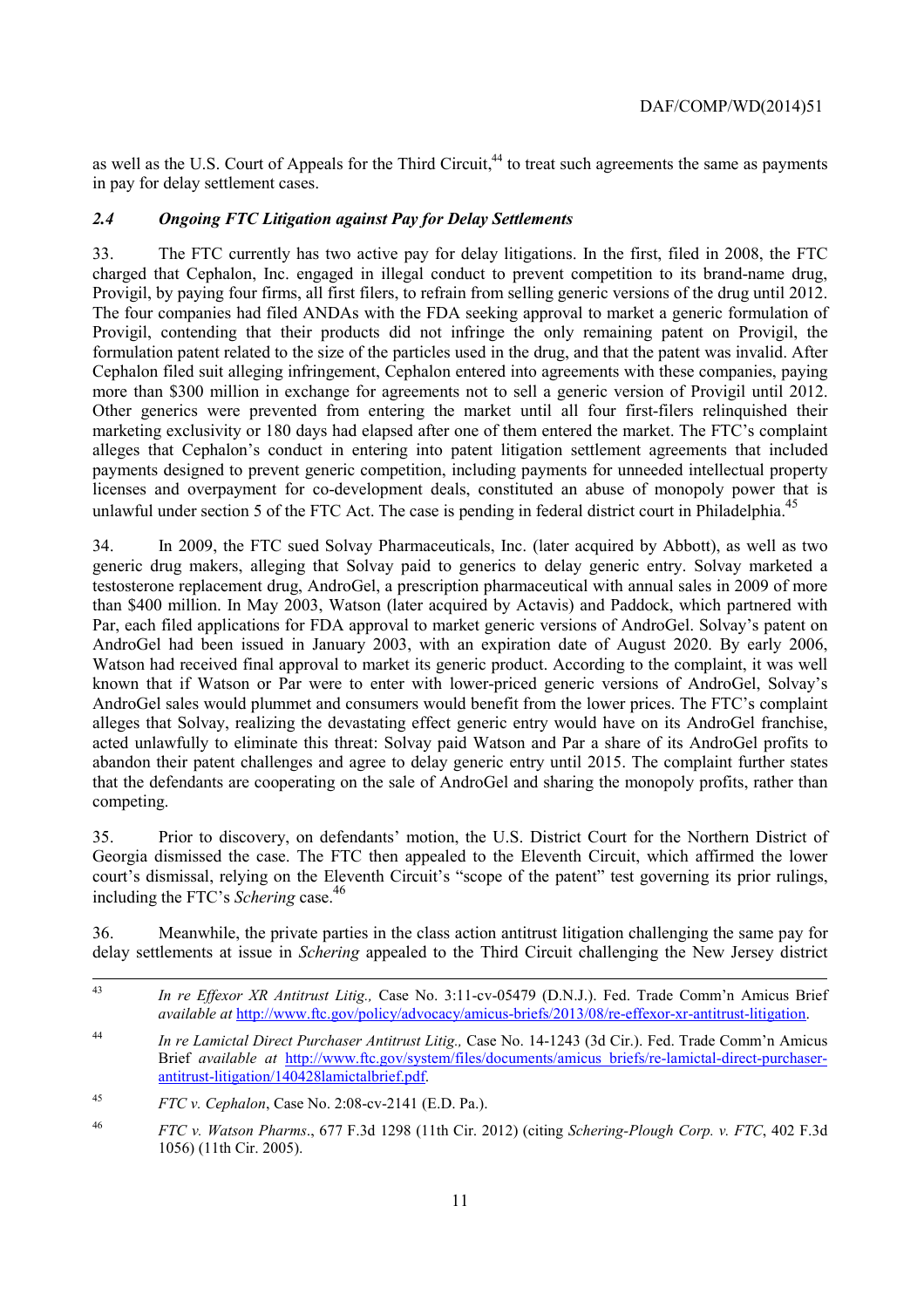court's grant of defendants' motions for summary judgment. The United States filed an amicus brief in the *In re K-Dur Antitrust Litigation*, asserting that pay for delay settlements should be treated as presumptively unlawful; a U.S. Deputy Solicitor General presented an oral argument on behalf of the United States.<sup>47</sup> The Third Circuit agreed with the government and rejected the scope of the patent test, finding that pay for delay settlements are prima facie evidence of unreasonable restraints of trade.<sup>48</sup> The Third Circuit's opinion created a clear split between it and the Second, Eleventh, and Federal Circuits.

 of reason analysis. The Supreme Court held that antitrust concerns may arise when, in exchange for the 37. Following the Eleventh Circuit's dismissal of its AndroGel complaint, the FTC petitioned the Supreme Court for review, which was granted in December 2012. In June 2013, the Supreme Court in *FTC v. Actavis* reversed the Eleventh Circuit and remanded the case to the district court to be tried under a rule settlement of patent litigation, a brand-name drug manufacturer pays a generic drug manufacturer to defer generic competition. The Court rejected a legal rule that conferred "near-automatic antitrust immunity" on patent settlements when the alleged anticompetitive restraints do not extend beyond the patent's expiration date. Instead, the Court reaffirmed that the legality of an agreement not to compete between a patent holder and a would-be rival is to be assessed using "traditional antitrust factors."<sup>49</sup> The case is pending in the federal district court in Georgia.50

#### *2.5 Legislative Activity*

 $\overline{a}$ 

 the FTC testified in favor of proposed legislation (H.R. 1706) that would ban anticompetitive pay for delay 1706 as part of a comprehensive health care reform measure, the provision was never enacted. 38. Congress has also recognized the anticompetitive effects of pay for delay arrangements and there have been a number of attempts to pass federal legislation addressing those arrangements. In June 2009, patent settlements.<sup>51</sup> In its testimony, the FTC described the harm to consumers and to the health care system resulting from pay for delay settlements, and concluded that congressional action to prohibit these settlements was both appropriate and timely. Although the House of Representatives adopted a provision similar to H.R.

1706 39. Since 2009, the FTC has testified before Congress on numerous occasions about the problem of pay for delay deals and proposed legislation to address it. In July 2010, for example, then-Chairman Jonathan Leibowitz told the House Judiciary Subcommittee on Courts and Competition Policy that the FTC's top competition priority was to stop pay for delay agreements, and that legislation would be the most effective way to do this.<sup>52</sup> In December of that year, the Director of the FTC's Bureau of Competition

<sup>47</sup> *In re K-Dur Antitrust Litig.*, Case Nos. 10-2077, 10-2078, 10-2079 (3d Cir.). *See*  http://www.justice.gov/atr/cases/f271300/271395.pdf and http://www.ftc.gov/sites/default/files/documents/amicus\_briefs/re-k-dur-antitrustlitigation/110518amicusbrief.pdf.

<sup>48</sup> *In re K-Dur Antitrust Litig.*, 686 F.3d 197 (3d Cir. 2012).

<sup>49</sup> <sup>49</sup> *FTC v. Actavis, Inc*., 133 S. Ct. 2223, 570 U.S. \_\_ (2013).

<sup>50</sup> *FTC v. Actavis*, *Inc*., Case No. 1:09-cv-955 (N.D. Ga.).

<sup>51</sup> *Anticompetitive Pay for Delay Settlements in the Pharmaceutical Industry: Why Consumers and the Federal Government Are Paying Too Much for Prescription Drugs* (June 3, 2009) (prepared statement of the Fed. Trade Comm'n presented by Dir. of Bureau of Competition Richard Feinstein), *available at*  http://www.ftc.gov/os/2009/06/P859910payfordelay.pdf.

<sup>52</sup>  *Division,* Statement before the Subcomm. on Courts and Competition Policy of the H. Comm. on the Jon <sup>52</sup> *Oversight of the Federal Trade Commission Bureau of Competition and the Department of Justice*  Judiciary, 111th Cong. (July 27, 2010) (prepared statement of the Fed. Trade Comm'n presented by Chairman Jon Leibowitz), *available at*  http://www.ftc.gov/sites/default/files/documents/public\_statements/prepared-statement-federal-tradecommission-oversight-federal-trade-commission-bureau-competition/100727antitrustoversight.pdf.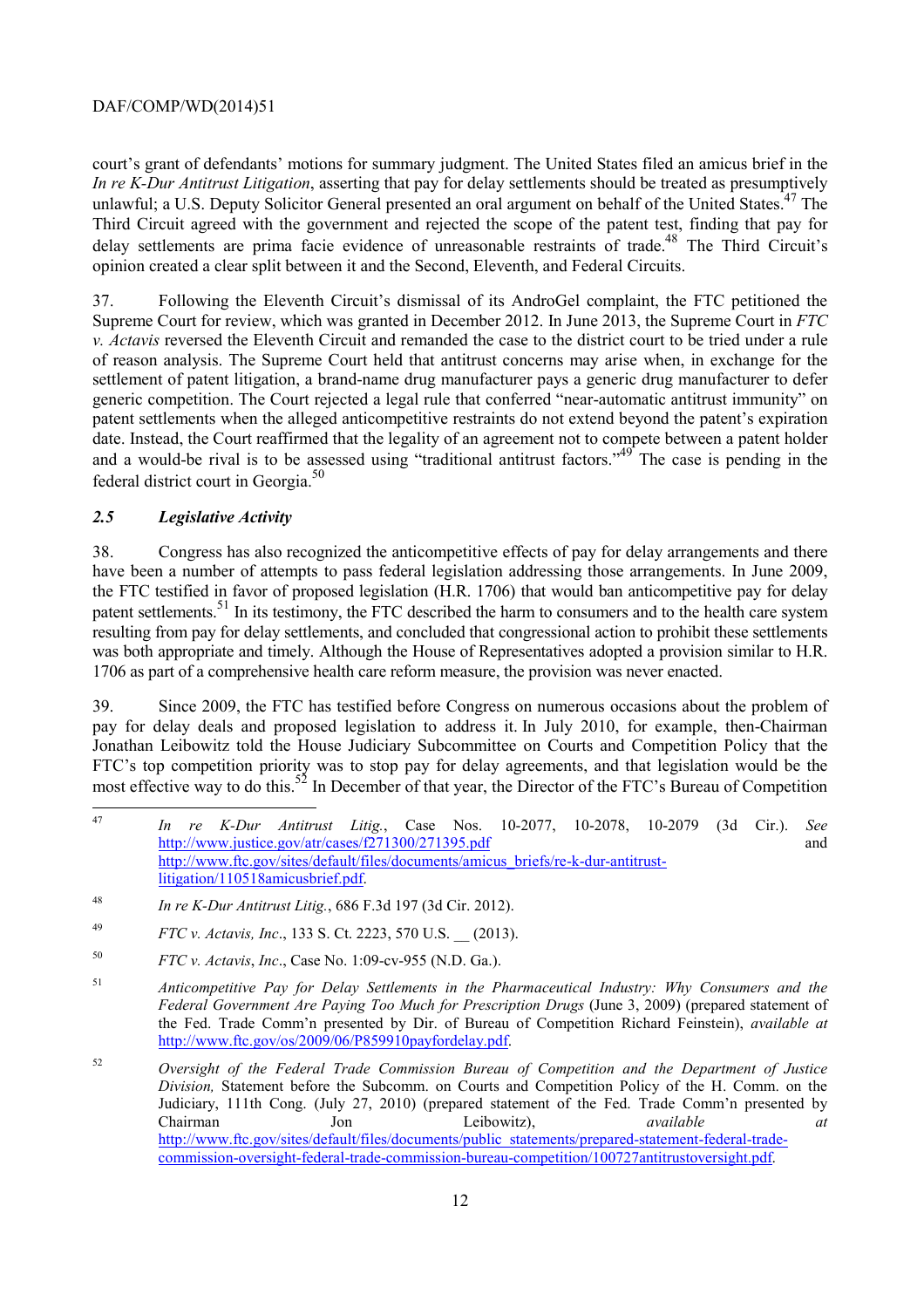priority.<sup>53</sup> In 2013, at antitrust oversight hearings before both the House and the Senate Judiciary as a top priority for the FTC over the past decade.<sup>54</sup> appeared before the same Subcommittee and again said that stopping pay for delay deals was a top Committees, the Commission's testimony also identified ending anticompetitive pay for delay agreements

40. The most recent hearing that Congress held specifically to address pay for delay agreements was in July 2013, just one month after the Supreme Court's ruling in *Actavis.* As explained above, in that case, the Court overruled the "scope of the patent" test adopted by various federal circuit courts that created sweeping antitrust immunity based on mere possession of a patent. At that hearing, Chairwoman Ramirez praised the Supreme Court decision and indicated that the FTC would continue to challenge anticompetitive pay for delay agreements in court. The Chairwoman also indicated that despite the Supreme Court ruling, she continued to support legislation making pay for delay agreements presumptively illegal because it would enhance clarity, create a stronger deterrent effect, and help the FTC move more quickly to stop these harmful agreements.<sup>55</sup>

### *3. Unilateral Conduct of Brand-Name Drug Companies*

41. In addition to pay for delay settlements, brand-name companies have devised other methods that may deter generic competition. This part discusses two of those methods, product hopping and manipulation of restricted drug distribution programs.

#### *3.1 Product Hopping*

products for the old brand-name product.<sup>56</sup> Such product hopping may occur when generic entry is (or is 42. According to some commentators, brand-name pharmaceutical firms may seek to forestall competition by introducing newly patented products that have minor or no substantive improvements, and driving demand to these newer products, preventing pharmacies from substituting lower-priced generic expected to be) imminent.<sup>57</sup> A brief review of some litigated matters involving product hopping is set forth below.

 $53$ <sup>53</sup> *Antitrust Enforcement in the Health Care Industry*, Statement before the Subcomm. on Courts and Competition Policy of the H. Comm. on the Judiciary, 111th Cong. (Dec. 1, 2010) (prepared statement of the Fed. Trade Comm'n presented by Dir. of the Bureau of Competition Richard A. Feinstein), *available at*  http://www.ftc.gov/sites/default/files/documents/public\_statements/prepared-statement-federal-tradecommission-antitrust-enforcement-health-care-industry/101201antitrusthealthcare.pdf.

<sup>54</sup> *Oversight of the Enforcement of the Antitrust Laws*, Statement before the Subcomm. on Regulatory Reform, Commercial, and Antitrust Law of the H. Comm. on the Judiciary, 113th Cong. (Nov. 15, 2013) (prepared statement of the Fed. Trade Comm'n presented by Chairwoman Edith Ramirez), *available at*  http://www.ftc.gov/sites/default/files/documents/public\_statements/prepared-statement-federal-tradecommission-oversight-enforcement-antitrust-laws-presented/131115antitrustlawtestimony.pdf.

<sup>55</sup> Pay for Delay Deals: Limiting Competition and Costing Consumers, Statement before the Subcomm. on Antitrust, Competition Policy, and Consumer Rights of the S. Comm. on the Judiciary, 113th Cong. (July 23, 2013) (prepared statement of the Fed. Trade Comm'n presented by Chairwoman Edith Ramirez), *available at* http://www.ftc.gov/sites/default/files/documents/public\_statements/prepared-statementfederal-trade-commission-pay-delay-deals-limiting-competition-and-costing/130723payfordelay.pdf.

<sup>56</sup> *See*, *e.g.*, Mark A. Lemley, *Ignoring Patents*, 2008 Mich. St. L. Rev. 19 at 30 (product hopping involves "[p]atent holders . . . changing the product they sell and restarting the regulatory clock once their patent on the existing product expires or is invalidated"), *available at* http://www.msulawreview.org/wpcontent/uploads/2012/10/2008-1\_Lemley.pdf.

<sup>57</sup> Product hopping raises sensitive policy questions as to whether the new product represents a welfareincreasing innovation or is used simply to delay significantly generic competition and thereby harm consumer welfare.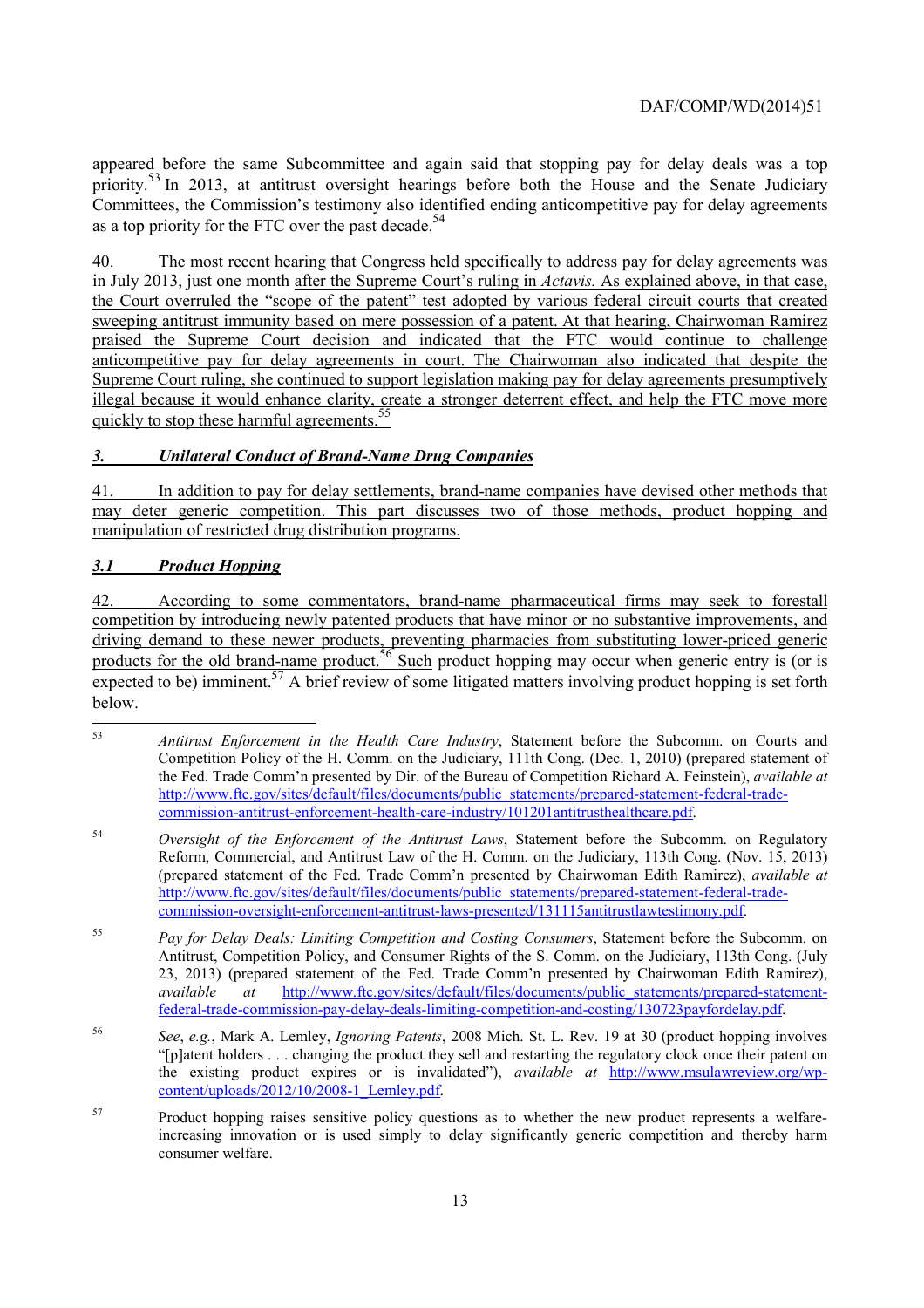Ovcon until May 2009. 43. Issues related to product hopping arose during the FTC's investigation into Warner Chilcott's alleged attempt to prevent generic competition for its branded birth control drug Ovcon. According to the FTC complaint, generic company Barr planned to launch a generic version of Ovcon as soon it received regulatory approval from the FDA, but instead entered into an agreement in March 2004 with Warner Chilcott to delay generic entry.<sup>58</sup> Under this agreement, Warner Chilcott had an option to pay Barr \$20 million to secure Barr's agreement not to bring its generic version of the drug to market for five years. Barr also agreed that it would be available as a supplier of Ovcon to Warner Chilcott. In April 2004, Barr received FDA approval to make and sell its generic version of Ovcon. Several weeks later, Warner Chilcott paid Barr the \$20 million required under the agreement, preventing Barr from selling a generic version of

the relief sought by the FTC, would have resulted in no consumer benefit. 44. While the FTC's case was pending, the FTC learned that Warner Chilcott intended to execute a "switch strategy" related to Ovcon. According to the FTC, Warner Chilcott planned to launch a new, chewable version of Ovcon and then stop selling the original formulation of Ovcon in order to convert consumers to the new product. Such a strategy could have destroyed the market for generic Ovcon because it would have precluded generic substitution. As a result, even if the FTC had won at trial, generic entry,

 filed its injunction, Warner Chilcott waived the exclusionary provision in its agreement with Barr that had 45. To prevent this development, on September 25, 2006, the FTC sought a preliminary injunction that, if granted, would have required Warner Chilcott to continue to sell the original formulation of Ovcon to allow for the eventual entry of a generic version, until resolution of the case. On the same day the FTC prevented Barr from entering with its generic version of Ovcon. The following day, Barr announced its intention to start selling a generic version of the product. After the FTC and Warner Chilcott agreed to terms for a permanent injunction, within weeks, Barr began selling its lower-priced generic version of Ovcon. Following Barr's entry, Warner Chilcott also authorized Watson Pharmaceuticals to launch a competing generic Ovcon product. At the same time, Warner Chilcott decided to continue making and selling original Ovcon (rather than abandoning it), even as it started promoting its new chewable Ovcon product. Thus, filing the preliminary injunction motion led to four competing products in the market, where, absent the preliminary injunction, there would have been only one.

substitution with TriCor"  $59$  in violation of Section 2 of the Sherman Act.<sup>60</sup> Abbott withdrew TriCor 46. Other lawsuits involved direct allegations of anticompetitive product hops. In *Abbott Laboratories v. Teva Pharmaceuticals U.S.A., Inc.*, generic company Teva alleged that Abbott had "responded to the threat of generic entry . . . by changing the formulation of TriCor [a brand-name drug], not to improve the product, but simply to prevent generic formulations from becoming AB-rated for capsules from the market and substituted tablets with different dosage strengths that were not automatically substitutable for the original strengths. Abbott sought to have the antitrust claims dismissed on the grounds that: (1) the introduction of improved formulations and new products is per se legal; (2) generic pharmaceutical producers were not totally foreclosed from the market in question because they could still sell their generic products; and (3) Abbott was under no obligation to help its competitors "free ride" on the TriCor brand. In refusing to dismiss the antitrust case, the reviewing federal district court rejected all three of Abbott's claims.

47. Specifically, the court found that: (1) a rule of reason, not a rule of per se legality, should apply to this new product introduction and that plaintiffs did not need to prove that the new formulations were not

 $58$ See FTC v. Warner Chilcott Holdings, Co., et al, Case No. 1:05-cv-02179 (D.D.C.). http://www.ftc.gov/sites/default/files/documents/cases/2005/11/051107comp0410034.pdf.

<sup>59</sup> <sup>59</sup> 432 F. Supp. 2d 408 (D. Del. 2006).

<sup>60</sup> *Id*. at 415.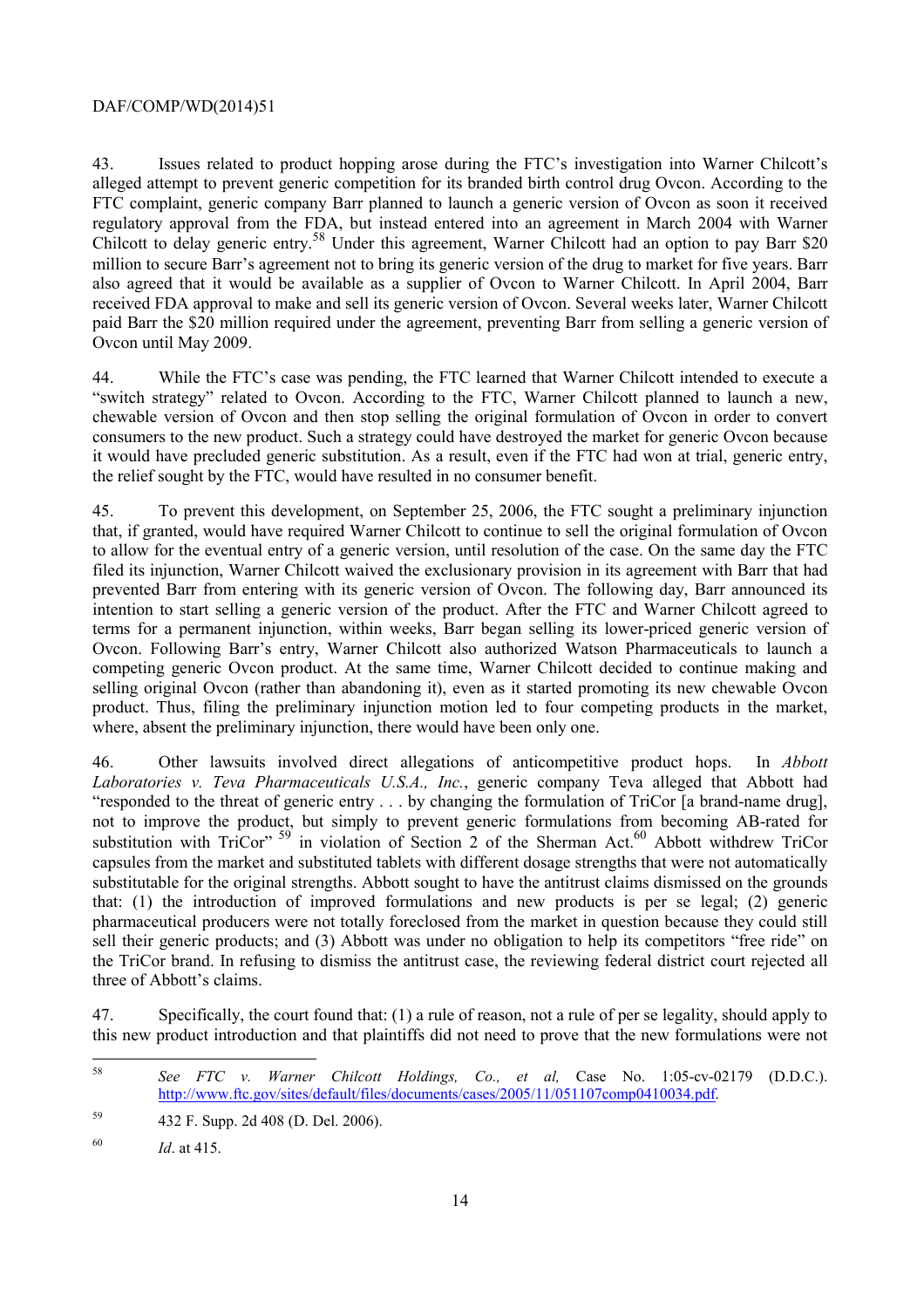competition by blocking the introduction of a generic product. better than the old versions; (2) the relevant test was whether Abbott's actions "severely restricted the market's ambit," not whether Abbott had completely foreclosed generics from the market; and (3) plaintiffs had not alleged that Abbott had failed to help them, but, rather, that Abbott suppressed

competition by blocking the introduction of a generic product. 48. In another case involving allegations of product hopping, *Walgreen Co. v. AstraZeneca Pharmaceuticals*, a federal district court rejected plaintiffs' product hopping claim on the grounds that the brand did not withdraw its branded product from the market. <sup>61</sup> Plaintiffs alleged that as the brand-name drug Prilosec was about to lose patent protection, AstraZeneca introduced Nexium, a drug that plaintiffs claimed was "virtually identical" to Prilosec and offered no medical benefit over it. Plaintiffs asserted that defendant's introduction of Nexium and its effort to switch patients from Prilosec to Nexium, through a major advertising campaign, were aimed at impeding generic competition and maintaining AstraZeneca's monopoly in the relevant market, in violation of Section 2 of the Sherman Act. AstraZeneca claimed that Nexium offered clinical benefits over Prilosec. In granting defendant's motion to dismiss, however, the court did not address that point. Rather, it held that plaintiffs had failed to allege "exclusionary behavior" that is a prerequisite for a finding of a Section 2 violation. Specifically, the court stressed that AstraZeneca had not withdrawn any product from the market or otherwise limited consumer choice. Rather, according to the court, AstraZeneca had actually *added* choices by introducing a new drug to compete with already established drugs (both its own and others) and with the generic substitutes for at least one of the established drugs.

 In that matter, *Mylan Pharmaceuticals, Inc. v. Warner Chilcott*, the FTC stated that the potential for the original.<sup>62</sup> In switching its product, the brand-name company may not only be denying consumers the 49. In November 2012, the FTC filed an amicus brief in a matter before the U.S. District Court for the Eastern District of Pennsylvania explaining that minor, non-therapeutic changes to a brand-name drug product that harm generic competition can constitute exclusionary conduct that violates U.S. antitrust laws. anticompetitive product design is particularly acute in the pharmaceutical industry, in part because a product hop may be profitable even if consumers do not prefer the reformulated version of the product to opportunity to choose between the brand's original and reformulated versions, but plausibly could be inhibiting consumers' ability to select a generic version of the original formulation.<sup>63</sup>

#### *3.2 Misuse of Restricted Drug Distribution Programs*

 drugs not subject to an FDA-mandated REMS. Examples of REMS range from something as simple as a 50. Another way that brand name drug companies may try to prevent generic competition is through the abuse of restricted drug distribution programs. The Food and Drug Administration Amendments Act of 2007 gave FDA authority to require from drug manufacturers approved strategies and policies for safeguarding the distribution of certain drugs or biological products. <sup>64</sup> Brand-name drug manufacturers may attempt to deter generic entry by manipulating these strategies and policies, known as Risk Evaluation and Mitigation Strategies (REMS). REMS are drug distribution restrictions either mandated by the FDA to ensure that the benefits of the drug outweigh its risks, or imposed by the brand-name company itself on

<sup>61</sup> 534 F. Supp. 2d 146 (D.D.C. 2008).

<sup>62</sup> *Mylan Pharms, Inc. v. Warner Chilcott PLC, Case No. 2:12-cv-03824 (E.D. Pa.).* 

<sup>63</sup> <sup>63</sup> Fed. Trade Comm'n Amicus Brief *available at*  http://www.ftc.gov/sites/default/files/documents/amicus\_briefs/mylan-pharmaceuticals-inc.et-al.v.warnerchilcott-public-limited-company-et-al./121127doryxamicusbrief.pdf.

<sup>64</sup> *See* The Federal Food, Drug, and Cosmetic Act, 21 U.S.C. § 301 *et seq*. (2011), as amended by the Food and Drug Administration Amendments Act of 2007, Public Law 110-85, 121 Stat. 823 (Sept. 27, 2007).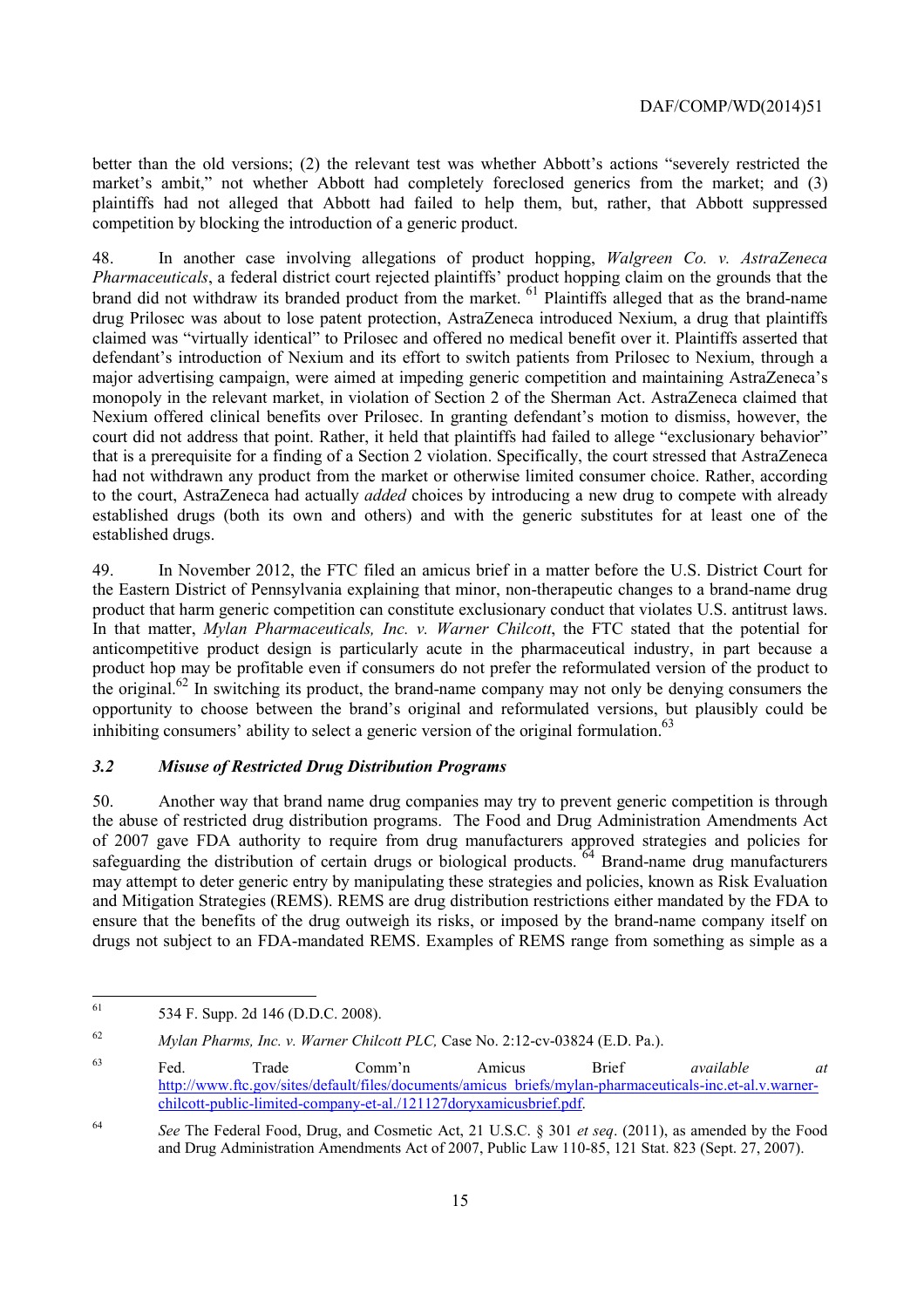medication guide or patient package insert, to safety protocols and elements to assure safe use that may limit distribution between a drug seller, wholesalers, and buyers.

 51. In order to receive approval from the FDA, generic firms are required to conduct bioequivalence competitors access to samples of the drugs needed for bioequivalence testing, a brand-name company can testing to demonstrate that a generic formulation is therapeutically equivalent to the brand-name drug. This testing requires generic firms to purchase a limited amount of the brand-name product. By denying generic preclude them from meeting FDA requirements and thus exclude generic competition from the market.

 restrictions are required by the FDA, it argued that its right to refuse to sell to the generic firms would 52. In March 2013, the FTC filed an amicus brief in the U.S. District Court for the District of New Jersey explaining that brand-name drug companies may improperly use restricted drug distribution programs to impede generic competition. In *Actelion Pharmaceuticals Ltd. v. Apotex Inc.*, generic firms Actavis, Apotex, and Roxane alleged that Actelion imposed distribution restrictions preventing them from buying samples of Actelion's brand-name drugs through customary distribution channels, and that Actelion refuses to sell the drugs directly, thereby precluding them from meeting FDA requirements for developing generic versions of the drugs. $65$  Among other claims, the generic firms alleged that Actelion's conduct violates the federal antitrust laws. Actelion, meanwhile, sought a broad declaration that it is under "no duty or obligation" to sell its products to potential competitors. Although Actelion contended that its distribution apply even without an FDA mandate.

 generic firms' allegations in this case fit within established Supreme Court precedent holding that a 53. The FTC's amicus brief asserted that Actelion's legal position, if adopted by the court, could pose a significant threat to competition in the pharmaceutical industry. The FTC's brief described how the monopolist's refusal to sell to its potential competitors may, under certain circumstances, violate Section 2 of the Sherman Act. It also clarified that a distribution agreement between a brand-name drug manufacturer and its distributors may violate Section 1 of the Sherman Act, even when the agreement involves a patented product.<sup>66</sup>

54. Recently, Mylan Pharmaceuticals sued Celgene Corporation alleging that Celgene violated the Sherman Act by using its REMS to prevent generic firms, including Mylan, from acquiring necessary samples for bioequivalence testing of two blockbuster brand-name cancer drugs, Thalomid and Revlimid, even though the FDA had determined that Mylan's testing protocols for the proposed generics were sufficient.<sup>67</sup> Mylan's complaint further alleges that Celgene stalled Mylan's efforts to obtain samples of the drugs by imposing voluminous and unnecessary requests for information, requests that were a pretext to allow Celgene to delay providing samples with an intention of foreclosing potential competition.

## **4. Anticompetitive Agreements Involving Generic Drug Companies**

 FTC's lawsuit against Mylan Laboratories, Inc. The FTC's complaint charged that Mylan and three of its 55. FTC efforts to ensure competitive pharmaceutical markets are not limited to competition between brands and generics, but extend to competition between generics. An early example of these efforts is the generic competitors, Cambrex Corporation, Profarmaco S.R.L., and Gyma Laboratories of America, Inc. carried out a plan designed to give Mylan the power to raise the prices of generic lorazepam and clorazepate tablets by depriving its other generic competitors of the active pharmaceutical ingredient (API)

<sup>65</sup>*Actelion Pharms Ltd. v. Apotex Inc*, Case No. 1:12-cv-05743 (D.N.J.).

<sup>66</sup> 66 Fed. Trade Comm'n Amicus Brief *available at*  http://www.ftc.gov/sites/default/files/documents/amicus\_briefs/actelion-pharmaceuticals-ltd.et-al.v.apotexinc./130311actelionamicusbrief.pdf.

<sup>67</sup> <sup>67</sup>*Mylan Pharms. v. Celgene Corp.,* Case No. 2:14-cv-02094 (D.N.J).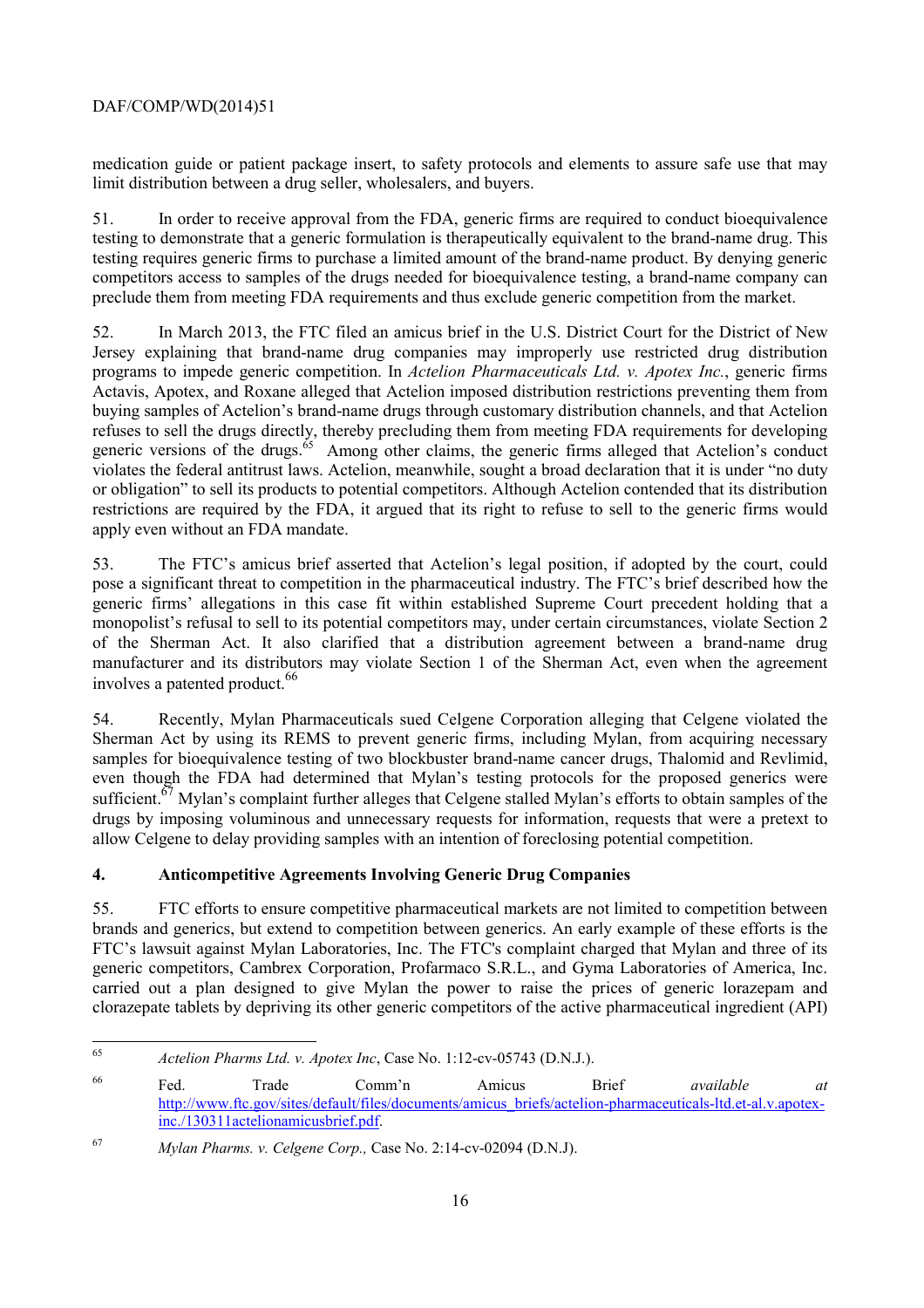FTC settled the litigation and Mylan paid \$100 million in disgorged profits to compensate injured necessary to manufacture each product. After foreclosing its competitors from access to the API and becoming the only generic manufacturer of lorazepam and clorazepate in the market, Mylan raised the prices of the two drugs substantially—by 2000-3000 percent, depending on bottle size and strength. The consumers and state agencies.<sup>68</sup>

 generic company agreements, it may also be restricted by agreements once the generic enters the market. 56. In the Hatch-Waxman context, generic competition may not only be delayed by brand-name and As explained above in the discussion concerning authorized generics at pp. 9-10, a first generic filer usually faces no competition from other generics during the first 180 days of marketing. Thus, a brandname drug company's agreement to defer launching its own generic product in exchange for later generic entry not only harms consumers by increasing the length of time that the brand-name product is the only choice available, but also because once the first-filer generic finally enters, it faces no competition from the brand-name company (the only company that *could* compete) for an additional six months. A "no authorized generic" agreement therefore, is not only a payment in exchange for delay, it is also a reciprocal agreement not to compete, independently subject to a rule of reason analysis.<sup>69</sup>

agreement and agreed not to enter into similar agreements in the future. 57. Generic manufacturers may also seek to avoid direct competition through manipulation of the Hatch-Waxman Act, where, for example, two generic companies each possess 180 days of marketing exclusivity on a separate dosage level of the same drug. For example, in 2002, the FTC charged that Biovail Corporation and Elan Corporation agreed unreasonably to reduce competition in the market for generic hypertension drug Adalat  $CC<sup>70</sup>$  Elan was the first to file an ANDA with the FDA on the 30 mg Adalat dosage, while Biovail was the first to file an ANDA on the 60 mg dosage. Pursuant to the Hatch-Waxman Act, Elan qualified for 180 days of exclusivity for the 30 mg product upon receiving final FDA approval, and Biovail qualified for 180 days of exclusivity on the 60 mg product upon receiving final FDA approval. Each was the second firm to file an ANDA on the dosage for which the other was the first-filer. The two companies entered into agreement that, among other things, provided that Elan would appoint Biovail as the exclusive distributor of Elan's 30 mg and 60 mg generic Adalat products and allow Biovail to profit from the sale of both products. The FTC found that this agreement provided the companies substantial incentives not to compete against each other in the market for the 30 mg and 60 mg dosage forms of Adalat. Consistent with this finding, the two companies maintained separate monopolies in the two dosage categories and shared profits, rather than competing against each other in each category. Biovail and Elan agreed to a consent decree with the FTC under which the companies terminated their

violated federal law.<sup>71</sup> According to the FTC's complaint in Federal District Court for the District of 58. In 2004, the generic drug manufacturers Alpharma, Inc. and Perrigo Company agreed to surrender \$6.25 million in allegedly illegal profits to settle FTC charges that their agreement to limit competition for over-the-counter (OTC) store-brand children's liquid ibuprofen drove up prices and Columbia, Perrigo paid Alpharma —the only other manufacturer of OTC store-brand children's liquid ibuprofen approved by the FDA—to eliminate Alpharma as a competing supplier. Although Alpharma was the first-filer, and entitled to 180 days of marketing exclusivity, it instead agreed to waive those exclusivity rights so that Perrigo, which was next in line as a generic entrant, would secure the 180-day exclusivity

 $\overline{a}$ 

<sup>68</sup> *FTC v. Mylan Labs., Inc*., 62 F. Supp. 2d (D.D.C. 1999).

<sup>69</sup> *See* Fed. Trade Comm'n Amicus Brief in *In re Lamictal Direct Purchaser Antitrust Litig*., note 42, *supra*.

<sup>70</sup> In the Matter of Biovail Corporation and Elan Corporation, PLC, Docket No. C-4057 (Aug. 15, 2002), *available at* http://www.ftc.gov/sites/default/files/documents/cases/2002/10/biovailcmp.pdf

<sup>71</sup> *FTC v. Perrigo Company and Alpharma Inc.*, Case No. 1: 04-cv-01397 (D.D.C.), *available at*  http://www.ftc.gov/os/caselist/0210197/040812comp0210197.pdf.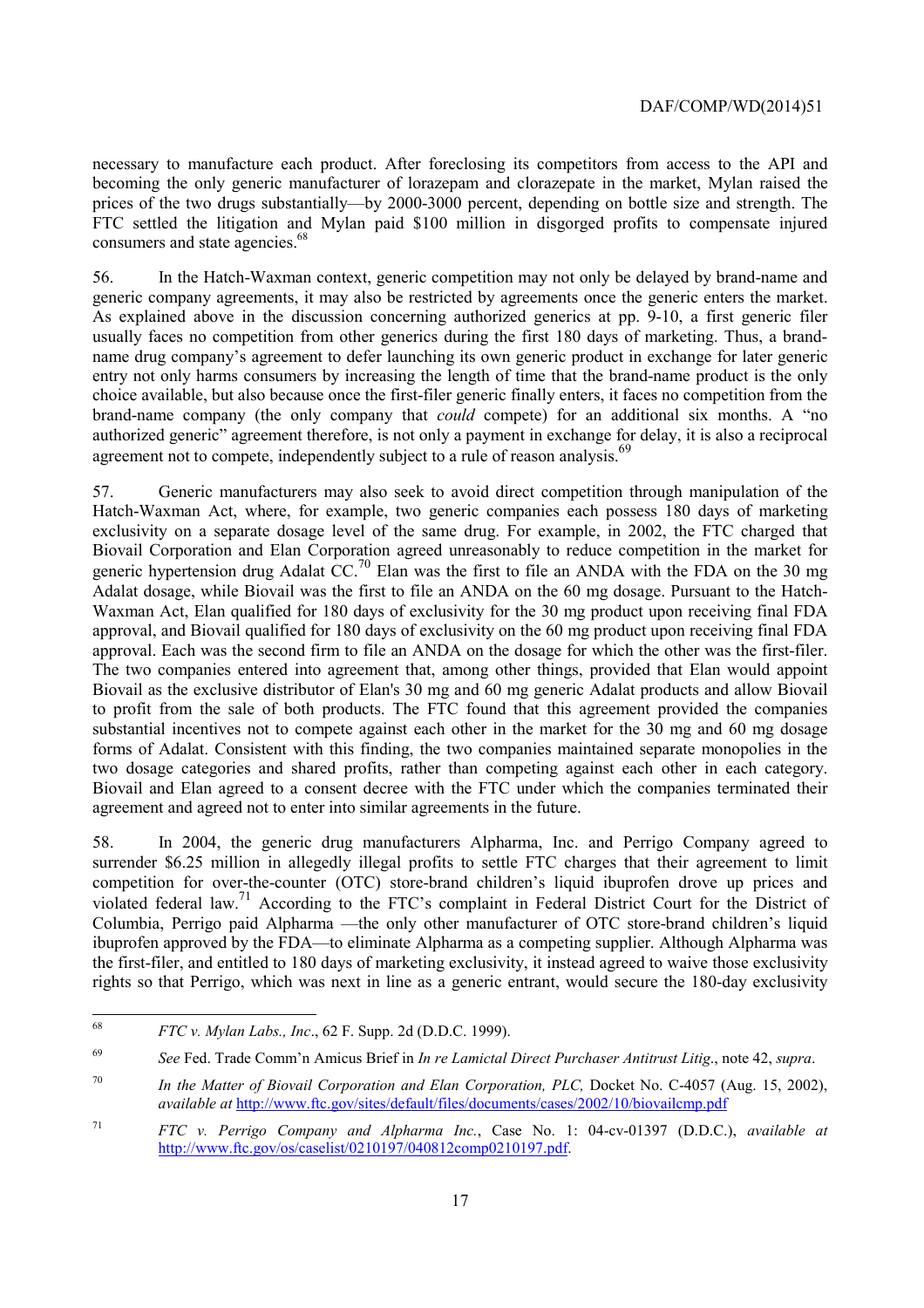entering into agreements not to compete when either party is the first-filer of an ANDA with the FDA. The period. In exchange, Alpharma agreed not to compete with Perrigo for seven years and received a share of Perrigo's profits. Thus, Alpharma took itself out of competition with Perrigo in exchange for a share of Perrigo's revenue. The settlements called for Perrigo to pay \$3.75 million and Alpharma to pay \$2.5 million to the FTC. In addition, the companies were required to pay state attorneys general \$1.5 million to resolve their claim challenging the same agreement. The FTC's settlements barred the companies from settlements also required the companies to notify the FTC of agreements that fall within four narrow exceptions to the general prohibition.

similar agreements in the future, and pay New York State  $$300,000.<sup>72</sup>$ 59. U.S. antitrust enforcers other than the FTC have also sought to rein in anticompetitive agreements between generic companies. In February 2014, the State of New York Attorney General challenged an agreement between generic drug competitors Ranbaxy and Teva. Ranbaxy and Teva had agreed to shield dozens of their drugs from legal and regulatory challenges by the other where one of the two held a firstfiler exclusivity status in a patent challenge to a brand-name drug. The agreement contained a "nochallenge" provision that protected each company's market position and reduced the risk that each would face generic competition for its products. The consent agreement between the New York Attorney General and the two generics required the parties to terminate the no-challenge agreement, refrain from entering

#### **5. Generic Pharmaceutical Mergers**

 $\overline{a}$ 

60. In recent years, the U.S. antitrust enforcement agencies have sought to stop mergers, or those portions of mergers, that may result in substantial lessening of competition. In many cases, the anticompetitive effects of a transaction can be averted without blocking the entire transaction, thereby preserving merger-produced efficiencies that may benefit consumers. Recent pharmaceutical merger enforcement by the FTC (the U.S. antitrust agency primarily responsible for reviewing pharmaceutical mergers) is summarized below.

61. The FTC has brought a number of merger challenges to protect competition among generic pharmaceuticals. Competition between generics can drive prices as low as 80% or more below the price of the brand name drug, and the FTC's work has shown that, up to a point, pricing is heavily influenced by the number of generic firms in the market for a particular drug. Transactions that reduce the number of competitors producing generic drugs can result in higher prices. Since 2010, the Commission has challenged twelve transactions involving either two generic manufacturers, or one generic and one brandname company where the competitive overlap involved generic drugs, all of which were resolved by divestitures: Watson and Arrow;<sup>73</sup> Hikma and Baxter;<sup>74</sup> Valeant and J&J;<sup>75</sup> Valeant and Sanofi-Aventis;<sup>7</sup> Perrigo and Paddock;<sup>77</sup> Teva and Cephalon;<sup>78</sup> Watson and Actavis;<sup>79</sup> Novartis and Fougera;<sup>80</sup> Actavis and

Press Release, State of N.Y. Office of the Attorney General, A.G. Schneiderman Announces Settlement With Generic Pharmaceutical Companies For Entering Into Anticompetitive Arrangement, (Feb. 19, 2014) *available at* http://www.ag.ny.gov/press-release/ag-schneiderman-announces-settlement-genericpharmaceutical-companies-entering.

<sup>73</sup> *In the Matter of Watson Pharm., Inc. and Robin Hood Holdings, Ltd.*, Docket No C- 4276 (Jan. 19, 2010).

<sup>&</sup>lt;sup>74</sup> *In the Matter of Hikma Pharm. PLC*, Docket No. C-4320 (June 7, 2011).

<sup>75</sup> In the Matter of Valeant Pharmaceuticals International, Inc. (Johnson & Johnson), Docket No. C-4343 (Feb. 22, 2012).

<sup>76</sup> In the Matter of Valeant Pharmaceuticals International, Inc. (Sanofi), Docket No. C-4342 (Feb. 22, 2012).

<sup>77</sup> *In the Matter of Perrigo Company and Paddock Laboratories, Inc., Docket No. C-4329 (June 26, 2012).* 

<sup>78</sup> *In the Matter of Teva Pharm. Indus., Ltd., and Cephalon, Inc*., Docket No. C-4335 (Oct. 7, 2011).

<sup>79</sup> *In the Matter of Watson Pharm., Inc. and Actavis, s Ltd*., Docket No. C-4276 (Jan. 19, 2010).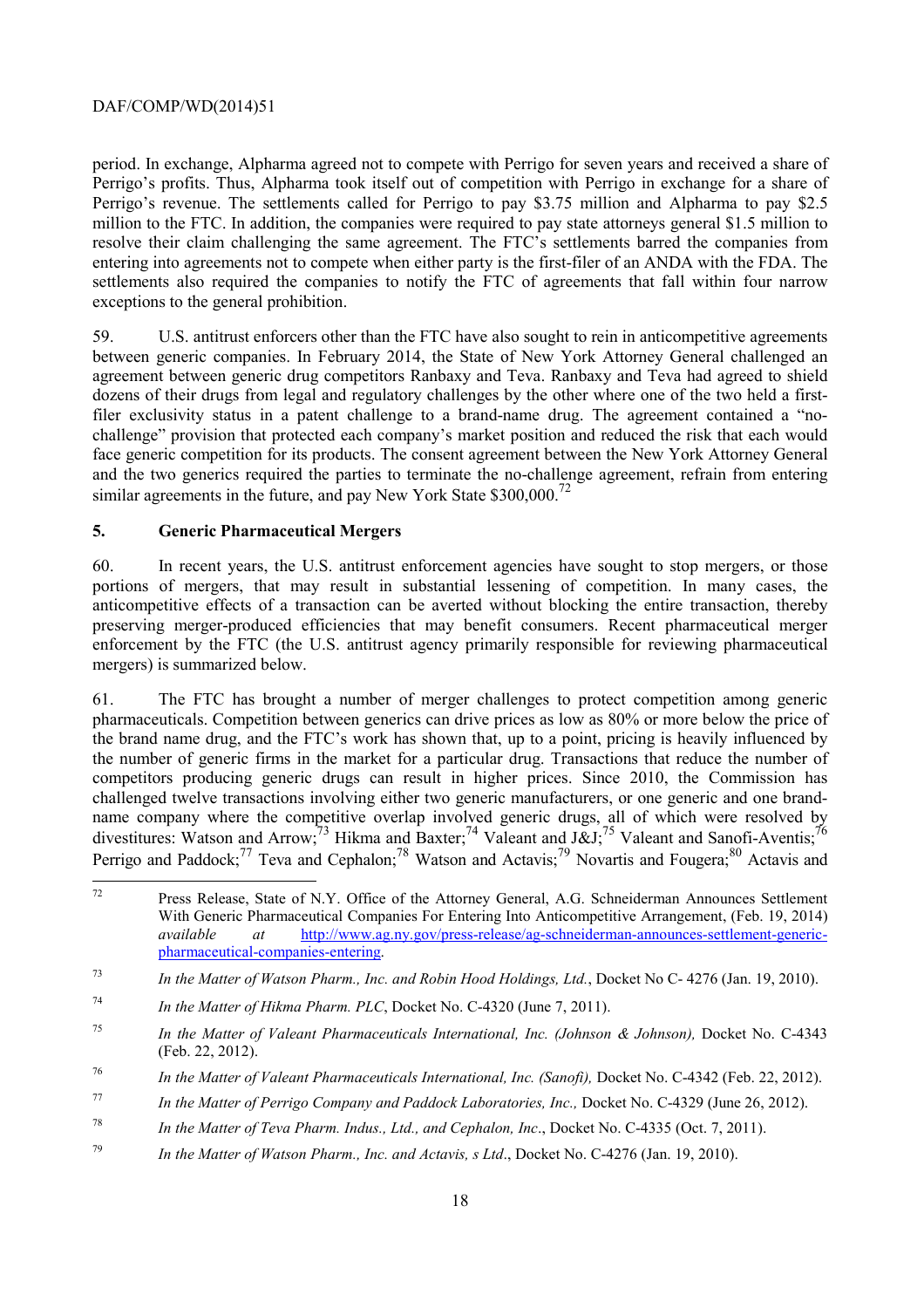Warner Chilcott;<sup>81</sup> Mylan and Strides;<sup>82</sup> Endo and Boca;<sup>83</sup> and Akorn and HiTech.<sup>84</sup> In each case, the Commission identified one or more markets in which the proposed merger would cause significant anticompetitive harm to consumers by eliminating a current or future generic competitor. These competitive concerns were remedied by requiring the divestiture of one of the overlapping products or assets.

62. Mergers that bring together brand-name pharmaceuticals and potential generic competitors can also raise competitive concerns. In certain cases, the first generic competitor is entitled to a statutory period of exclusivity. Mergers and acquisitions involving suppliers of a brand-name pharmaceutical and its firstto-file generic equivalent may reduce competition in two ways. First, during the generic's period of exclusivity, direct competition between the brand-name (or its authorized generic) and generic pharmaceutical suppliers could be eliminated. Second, competition may be reduced prior to launch if, as is sometimes the case, the brand-name supplier and the first-filer generic are involved in patent litigation, as the consolidation could distort incentives to vigorously defend against patent infringement and promptly launch the generic version. In such circumstances, divestiture may resolve the competitive concerns. Transactions raising these types of concerns include Novartis's acquisition of Fougera,<sup>85</sup> Teva's acquisition of Cephalon,  $86$  and Actavis's acquisition of Warner Chilcott  $87$ 

#### **6. Emerging Pharmaceutical Competition Policy Issues**

 innovations, and new or modified laws and regulations may affect pharmaceutical competition. The FTC 63. Finally, the FTC's efforts in the generic pharmaceutical sector are not limited only to competition matters threatening immediate competitive harm. The FTC monitors developments in the pharmaceutical sector to inform both current and future enforcement and advocacy. New business models, technological responds to these changes through research, policy recommendations and advocacy, and, when appropriate, enforcement actions to ensure that consumers benefit from these changes.

#### *6.1 Biosimilar and Interchangeable Biologic Drugs*

64. The introduction of biosimilar and interchangeable biologic drugs represents one example of an emerging competition issue involving generic drugs. Biologic drugs are protein-based drugs that are derived from natural sources and recombinant DNA technology. Biologics are far more complex and much larger than the chemically synthesized, small molecules that form the basis of most pharmaceutical

 $80$ In the Matter of Novartis AG, Docket No. C-4296 (Oct. 1, 2010).

<sup>&</sup>lt;sup>81</sup> *In the Matter of Actavis, Inc. and Warner Chilcott PLC, Docket No. C-4414 (Dec. 11, 2013).* 

<sup>&</sup>lt;sup>82</sup> *In the Matter of Mylan, Inc., Docket No. C-4413 (Dec. 18, 2013).* 

<sup>83</sup> *In the Matter of Endo Health Solutions Inc. and Boca Life Science Holdings, LLC, Docket No. C-4430* (March 21, 2014).

 *In the Matter of Akorn Enterprises Inc. and Hi-Tech Pharmacal Co. Inc. Docket No. C-4452 (April 14, 2014).* 

<sup>&</sup>lt;sup>85</sup> *In the Matter of Novartis AG*, Docket No. C-4296 (Oct. 1, 2010) (transaction that eliminated competition between brand-name diclofenac sodium gel and first-to-file generic version resolved by divestiture of rights to generic version).

<sup>86</sup> *In the Matter of Teva Pharm. Indus., Ltd., and Cephalon, Inc*., Docket No. C-4335 (Oct. 7, 2011) (transaction that eliminated competition between authorized generic modafinil and a first-to-file generic version during exclusivity period resolved by supply of authorized generic to marketing partner).

 that eliminated competition in four oral contraceptive markets between brand-name or authorized generic <sup>87</sup> *In the Matter of Actavis, Inc. and Warner Chilcott PLC, Docket No. C-4414 (Dec. 11, 2013) (transaction* version and current or future generic resolved by divestiture and supply agreement).